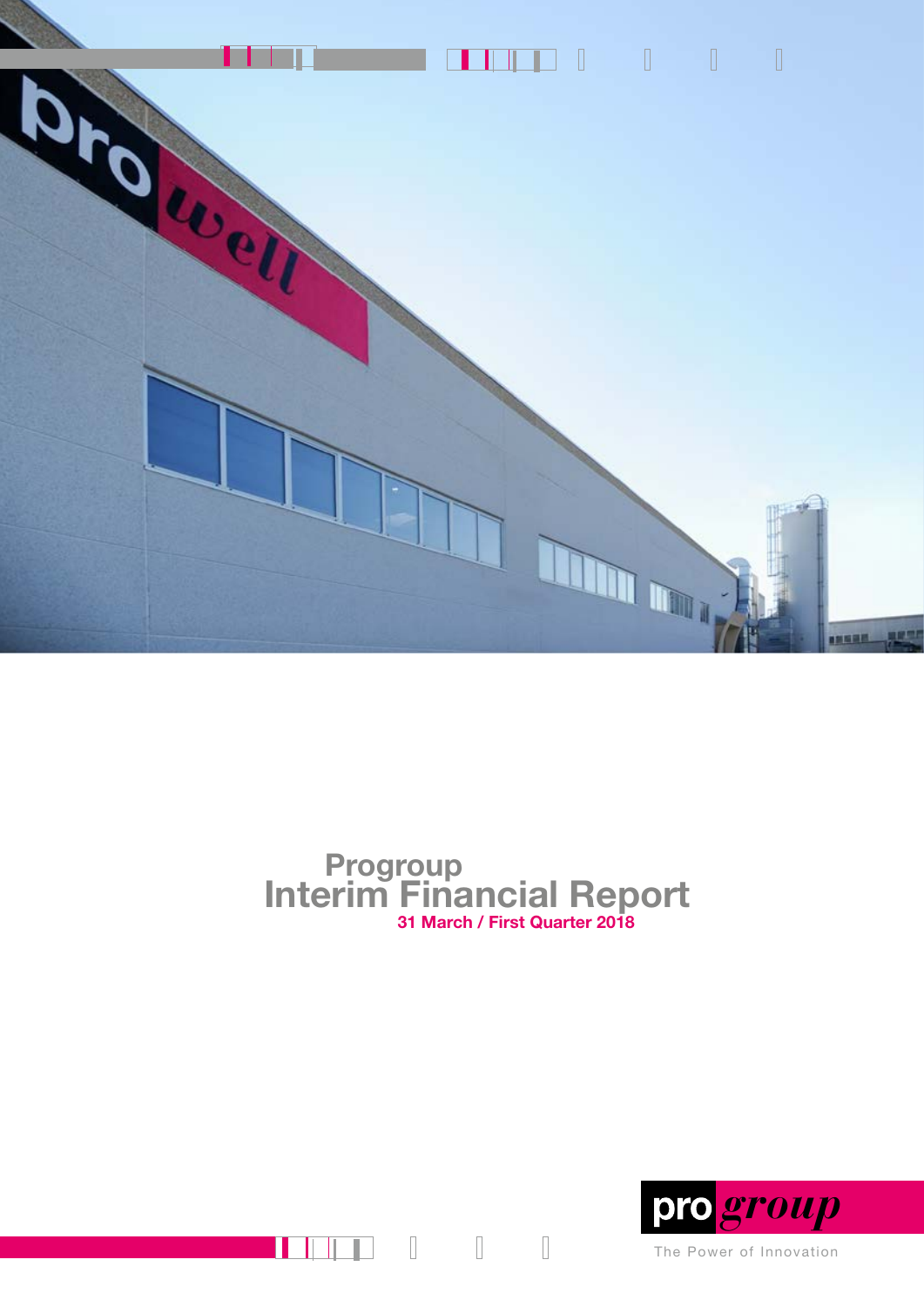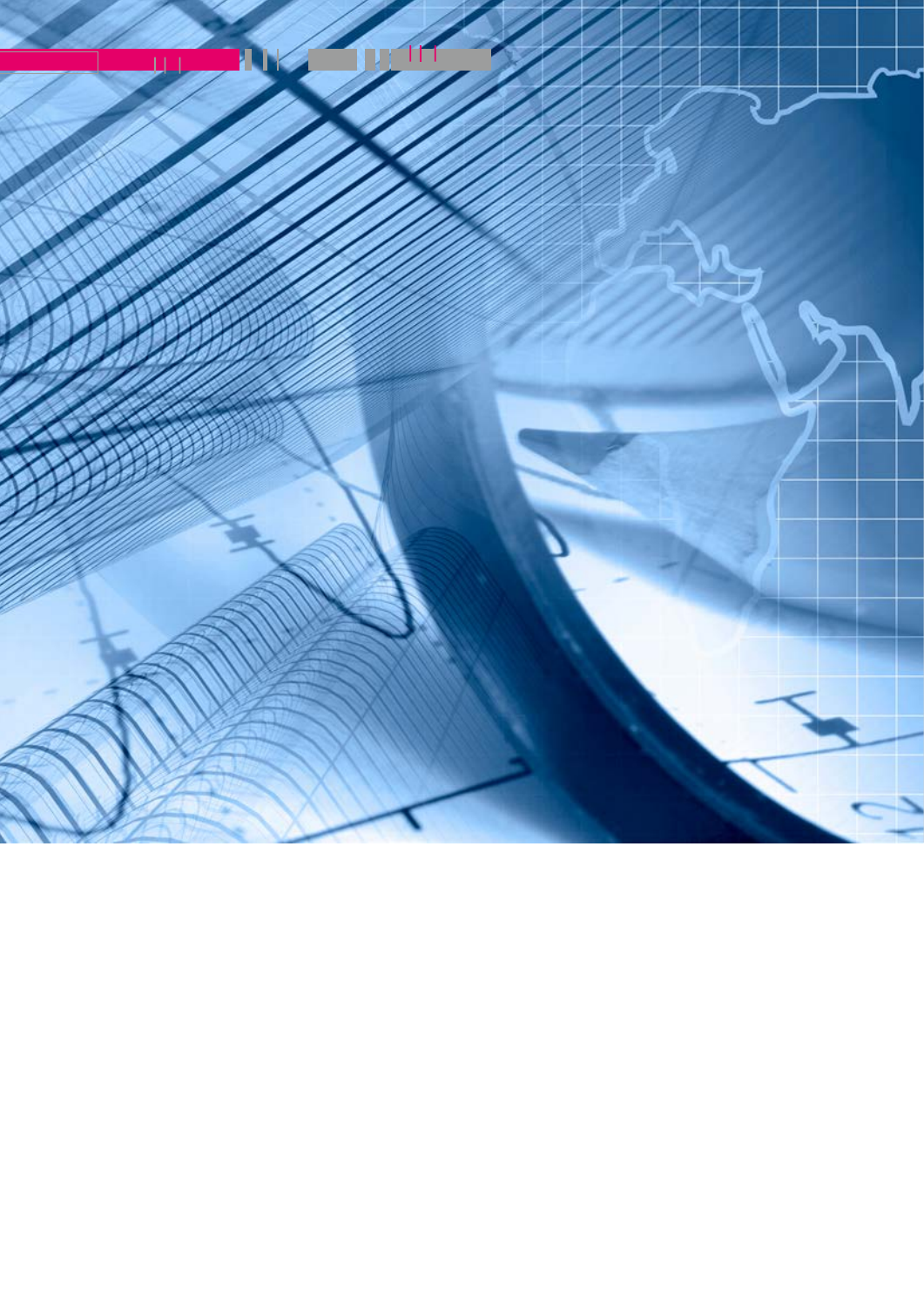# **Key Figures**

| <b>Key operating figures</b>               | January - March |           |
|--------------------------------------------|-----------------|-----------|
| (in $\epsilon$ thousands)                  | 2018            | 2017      |
| Sales                                      | 243.786         | 193,516   |
| Reported EBITDA <sup>(1)</sup>             | 69,780          | 40,315    |
| Reported EBITDA margin (in % of net sales) | 28.6%           | 20.8%     |
| FBIT <sup>(2)</sup>                        | 57,487          | 28,472    |
| Consolidated net income for the period     | 32,280          | 14.784    |
| Cash flows from operating activities       | 31.220          | 9,208     |
| Cash flows from investing activities       | $-18.714$       | $-11,686$ |
| Free cash flow $(3)$                       | 12.506          | $-2.478$  |

| Key balance sheet figures<br>(in $\epsilon$ thousands) | 31/03/2018 | 31/12/2017 |
|--------------------------------------------------------|------------|------------|
| Total assets                                           | 1,446,751  | 946,356    |
| Equity                                                 | 309.724    | 277,314    |
| Cash in hand, bank balances                            | 553,400    | 117,946    |
| Financial liabilities (bonds, bank loans,              |            |            |
| finance leases and accrued interest)                   | 992.751    | 540.465    |

| <b>Key financial figures</b><br>$($ in $\epsilon$ thousands) | 31/03/2018 | 31/12/2017 |
|--------------------------------------------------------------|------------|------------|
| Net leverage <sup>(4)</sup>                                  | 2.1        | 2.3        |
| LTM EBITDA                                                   | 209,819    | 180.354    |
| Net financial debt (5)                                       | 439.351    | 422.519    |

(1) Reported EBITDA (not a German GAAP measure) is calculated as sales, plus increase/decrease in finished goods and work in process, plus other own work capitalised, plus other operating income (excluding any extraordinary income), minus costs of materials, minus<br>personnel expenses, minus other operating expenses (excluding any extraordinary expenses),

(2) EBIT (not a German GAAP measure) is calculated as reported EBITDA minus amortisation and depreciation of fixed intangible and tangible assets.

(3) Free cash flow (not a German GAAP measure) is calculated as cash flows from operating activities plus cash flows from investing activities.<br>(4) Net leverage (not a German GAAP measure) is calculated by dividing net fin

(5) Net financial debt (not a German GAAP measure) is calculated as financial liabilities (bonds, bank loans, finance leases and accrued interest) minus cash in hand, bank balances.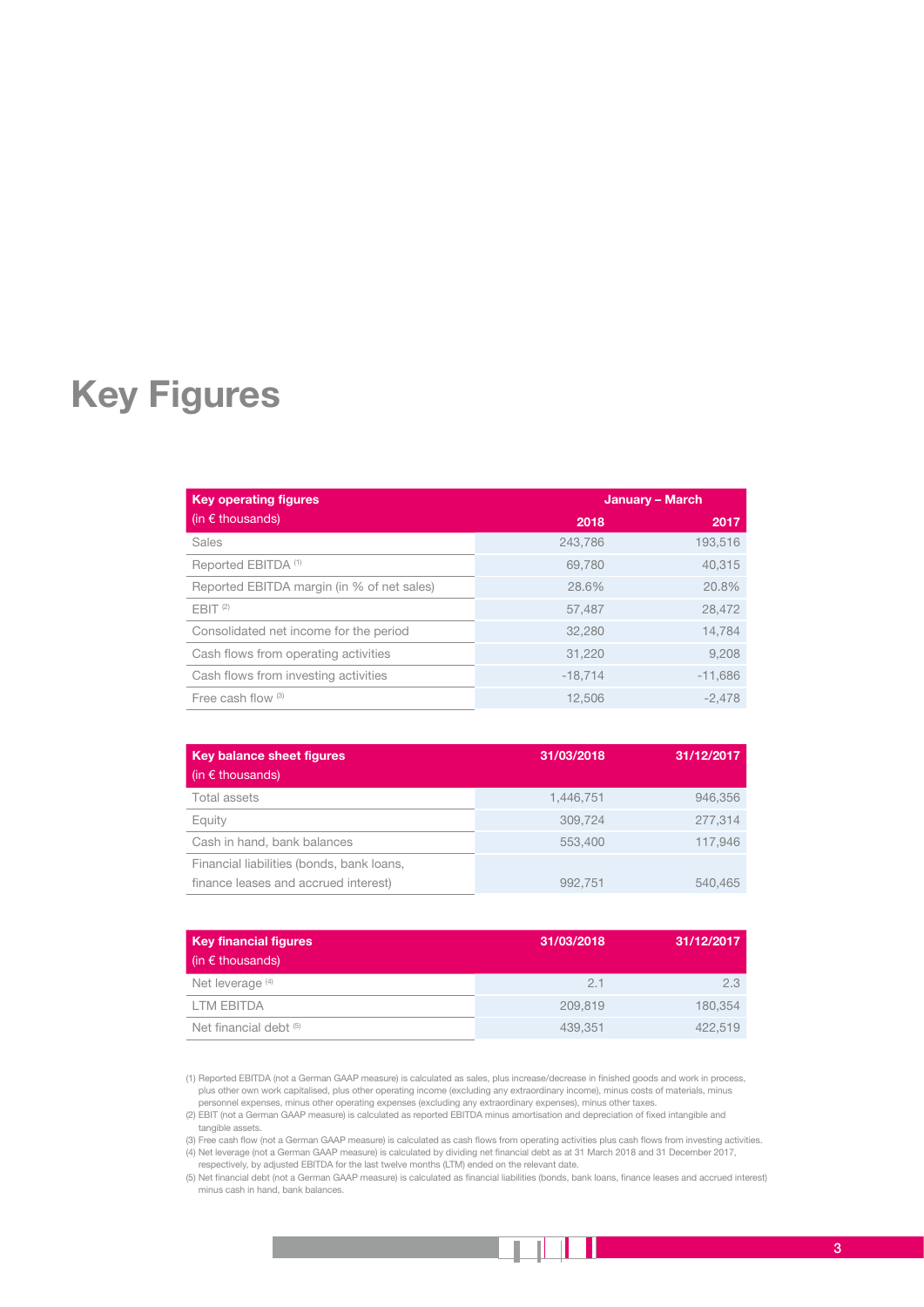# **Highlights**

- The first quarter of 2018 saw a historic performance of Progroup based on favourable market conditions and a continued strong volume growth in the corrugated board business.
- Sales grew by 26.0% to a new all-time high of €243.8 mn, after €193.5 mn in the first quarter of 2017. The increase was driven by improved sales prices for both containerboard and corrugated board, by the higher sales volume of corrugated board due to the added capacities from the new production site PW10 in Trzcinica, Poland, last year, as well as by the strong performance of all other sites.
- Sales volume of corrugated board increased by 13.7% in the first quarter of 2018, while total sales volumes of containerboard remained stable on a high level. As part of the continuous integration of the containerboard business, internal sales volume increased by 6.9%, while external sales volume declined by 20.3%.
- Favourable price developments defined the first quarter of 2018, with further softening price levels for recycled paper, while price levels of both containerboard and corrugated board saw another increase compared to the fourth quarter of 2017. Due to time lags in passing on price developments to customers, the increase in the price level of corrugated board will positively impact the second quarter even slightly stronger than the first quarter of 2018. Favourable market conditions are expected to prevail in the shortto mid-term.
- EBITDA increased in line with stronger sales figures by 73.1% to a new all-time high of €69.8 mn in the first quarter of 2018, after €40.3 mn in the first quarter of 2017. The strong growth is mainly attributed to the increase in sales. Consequently, EBITDA margin also reached a new all-time high at 28.6%. The 3-year average margin improved to 22.8%.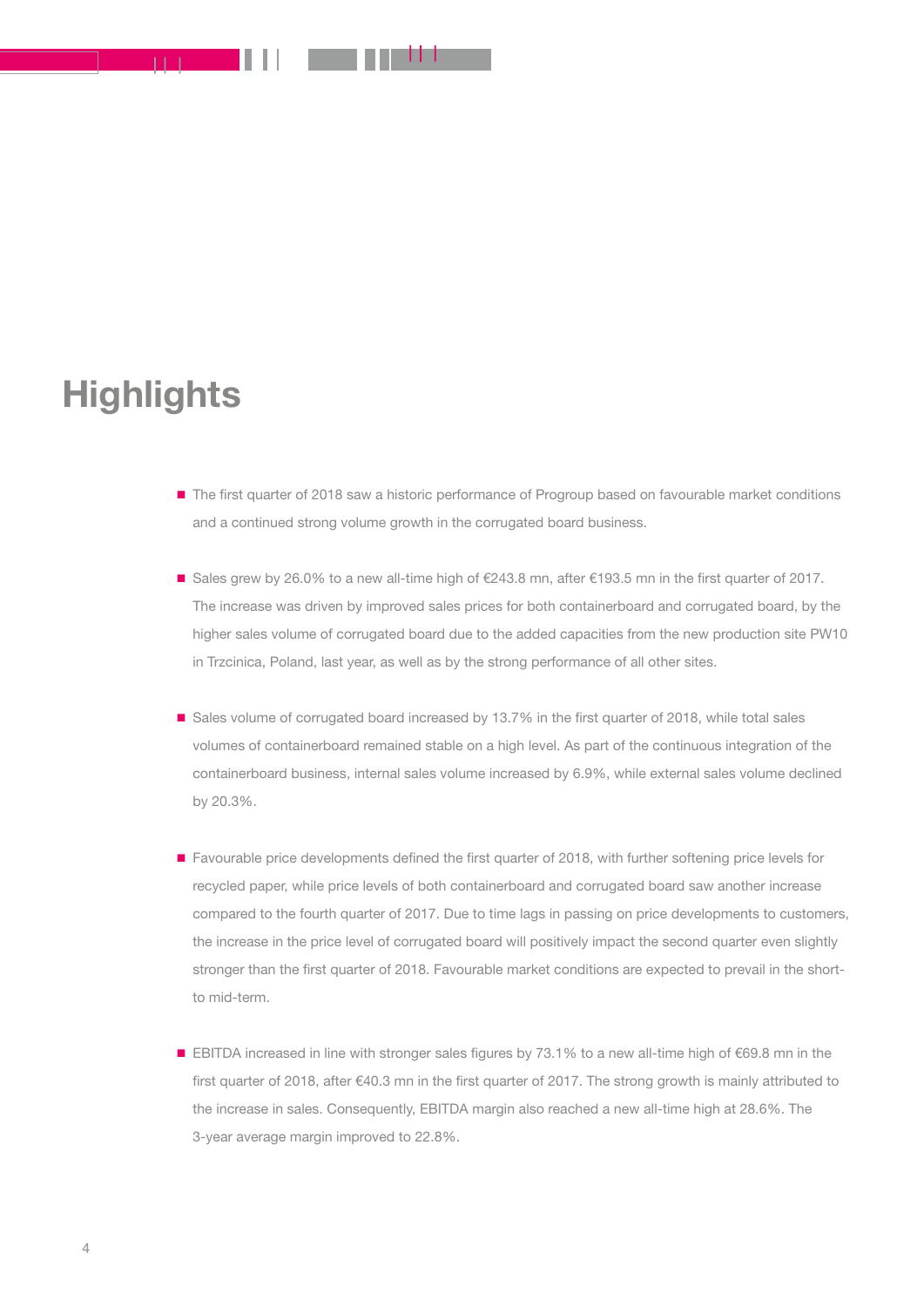- **■** Free cash flow saw an increase from €-2.5 mn in the first quarter of 2017 to €12.5 mn in the first quarter of 2018, resulting from a strong cash flow from operating activities. However, free cash flow was dampened by a substantial increase in working capital, as factoring activities were deliberately cut back in the first quarter due to a strong increase in cash in hand to €553.4 mn.
- n In order to further optimise the financial structure of the entire group, Progroup AG successfully launched new €450 mn fixed rate notes in March with a coupon of 3% and a maturity of eight years. The proceeds were used to finance the redemption of the existing €345 mn fixed rate notes as well as the distribution of a special cash dividend to JH-Holding GmbH to redeem the remaining PIK toggle notes. JH-Holding GmbH will become debt free as a result of this transaction.
- Consequently, the successful placement of €450 mn fixed rate notes increased cash in hand as well as financial liabilities. Net financial debt slightly increased to €439.4 mn as at 31 March 2018, after €422.5 mn as at 31 December 2017.
- **n** Leverage of Progroup reached a new record low at 2.1 at the end of the first quarter of 2018. Including JH-Holding, group-wide leverage amounted to 2.4, which is already below the envisaged net leverage corridor of 2.5 to 3.0.
- Construction of our new production site PW11 in Italy is completed and test production started in March 2018. Further, our newest production site PW12 in the UK is progressing according to schedule, with the launch of test production expected for the end of the third quarter of 2018. Finally, Progroup pursuits the construction of an additional paper machine project (PM3) in Germany, providing a strong addition to its current containerboard capacities. The project proceeds successfully and according to plan.

П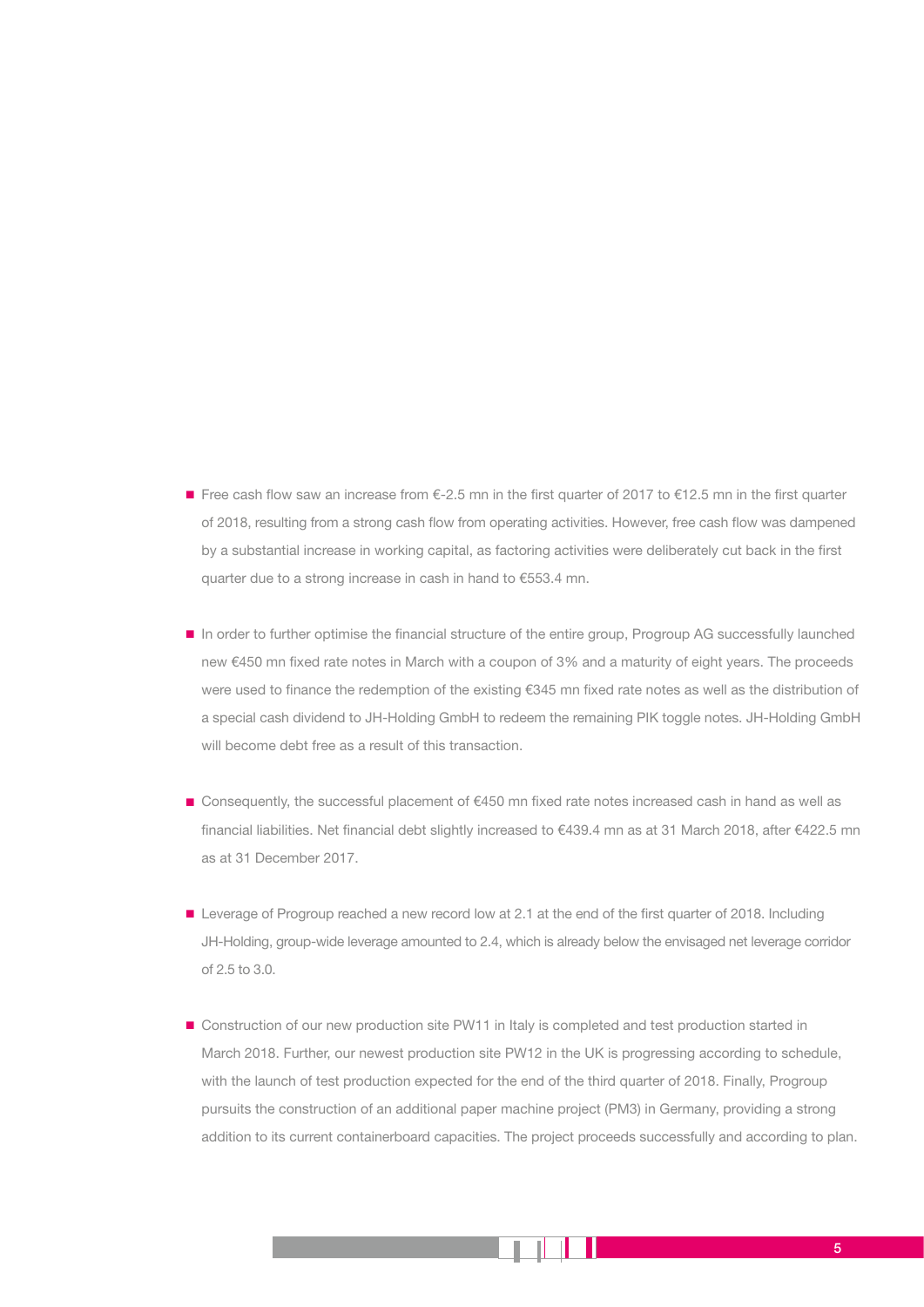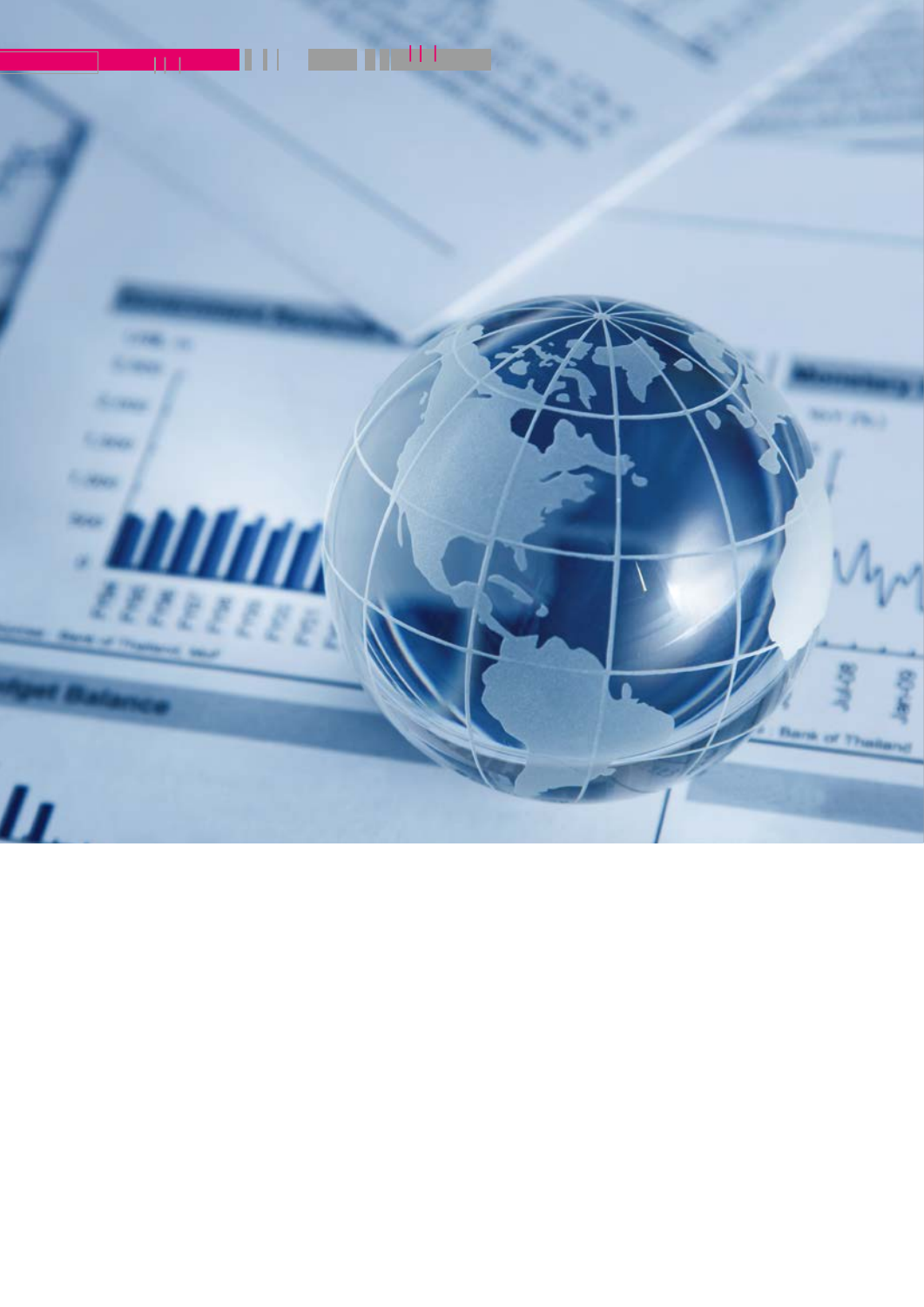# **Content**

| Key Figures _________________________________                                | 3  |
|------------------------------------------------------------------------------|----|
|                                                                              | 4  |
|                                                                              | 8  |
|                                                                              | 12 |
|                                                                              | 14 |
|                                                                              | 16 |
|                                                                              | 18 |
|                                                                              | 22 |
|                                                                              | 24 |
|                                                                              | 30 |
|                                                                              | 34 |
| <b>Unaudited Consolidated</b>                                                |    |
|                                                                              | 36 |
|                                                                              | 42 |
| Legal Notice and Information. <b>Construct the Second Property Construct</b> | 44 |

<u> Till I se se se s</u>

the control of the control of the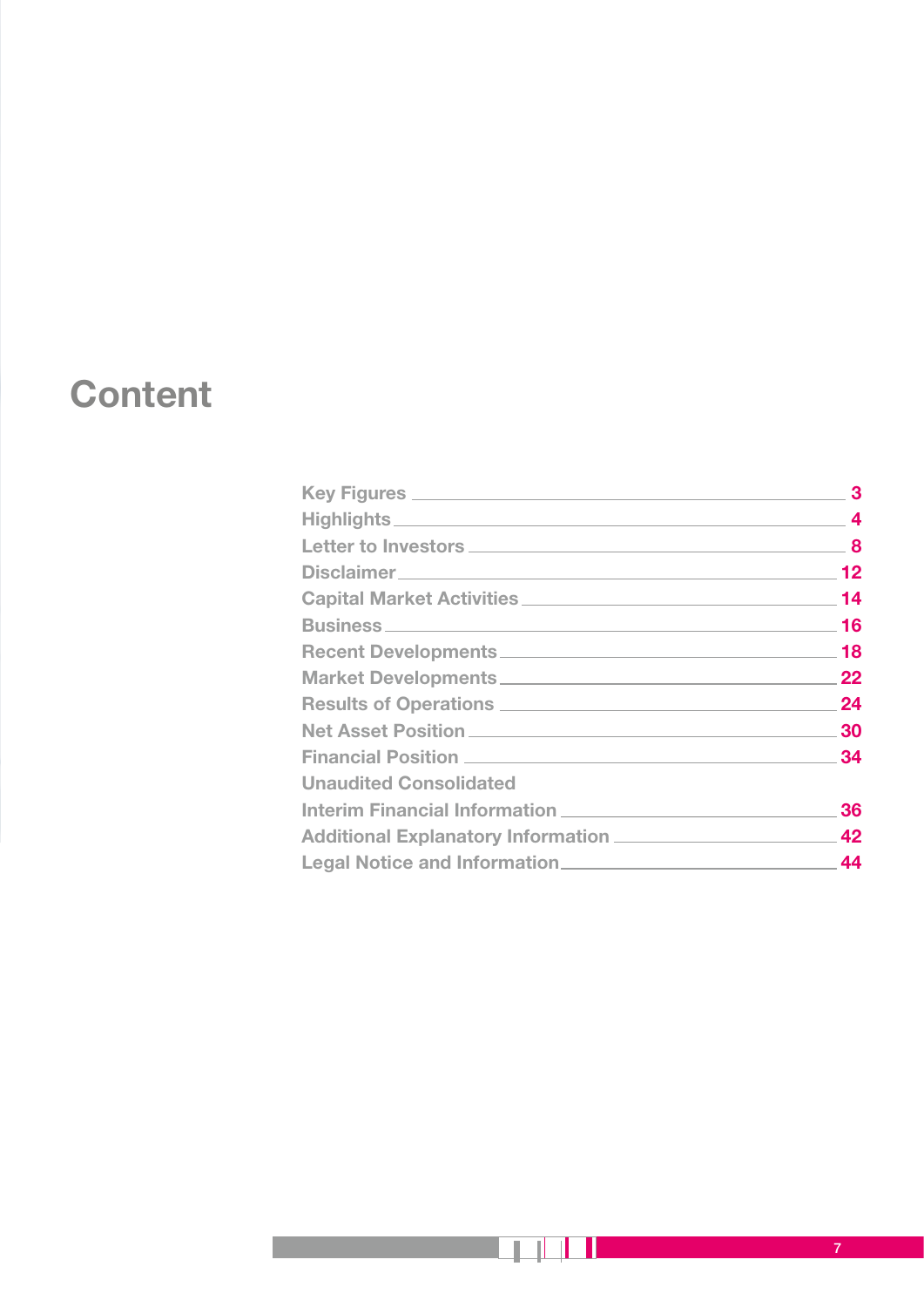

## **Letter to Investors**

### **Dear investors and business partners,**

We are very pleased to inform you about the progress of our businesses in the first quarter of 2018 in this interim report. In March 2018, test operations were concluded successfully at our most recently constructed production site PW11 in Italy, and commercial production commenced in April. In terms of financing, we successfully launched new €450 mn fixed rate notes as a measure to further optimise the financial structure of our entire group, including JH-Holding.

In the first quarter of 2018 we experienced continued favourable market conditions. While recycled paper prices remained below previous year's levels, prices for our products corrugated board and containerboard increased throughout the first quarter. For the second quarter of 2018, we expect a slight additional positive effect from the positive market environment due to time lag effects from passing on price developments to customers. In the short- to mid-term, we expect the current market conditions to remain stable.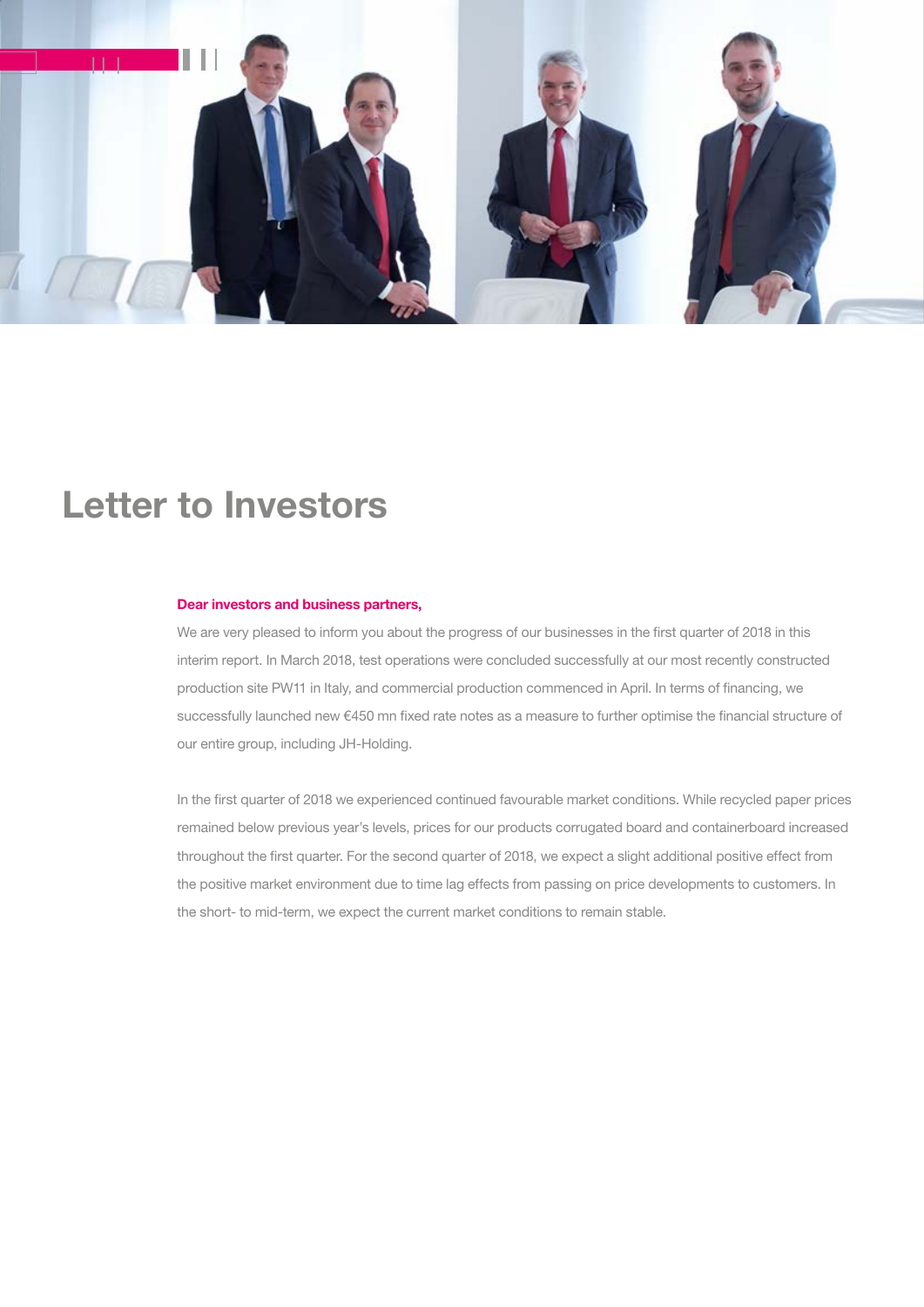3 Key Figures

#### 4 Highlights **8 Letter to Investors**

- 12 Disclaimer 14 Capital Market Activities
- 16 Business
- 
- 18 Recent Developments
- 22 Market Developments
- 24 Results of Operations 30 Net Asset Position
- 34 Financial Position
- 36 Unaudited Consolidated Interim Financial Information
- 42 Additional Explanatory Information
- 44 Legal Notice and Information

Sales volume continued to grow substantially in the first three months of 2018, especially driven by the added capacities of PW10 in Trzcinica, Poland, last year. Sales volume of our key growth driver corrugated board increased by 13.7% compared to the previous first quarter, while sales volumes of containerboard remained on a stable high level. The level of integration between both of our key businesses reached a new peak at the top end of our long-term target corridor at 80%. Including swap agreements with other containerboard suppliers, integration rose to 91%.

Fuelled by a strong increase of production capacity as well as the favourable market conditions, our sales expanded by 26.0% to €243.8 mn in the first quarter of 2018, after €193.5 mn in the comparable quarter of 2017. Correspondingly, our EBITDA reached a new all-time-high at €69.8 mn in the first quarter of 2018, increased by 73.1% compared to the first quarter of 2017 and by 20.7% compared to the fourth quarter of 2017. In this context, it is worth to highlight that the last twelve months (LTM) EBITDA increased correspondingly to a new record level of €209.8 mn compared to €180.4 mn as at 31 December 2017.

I.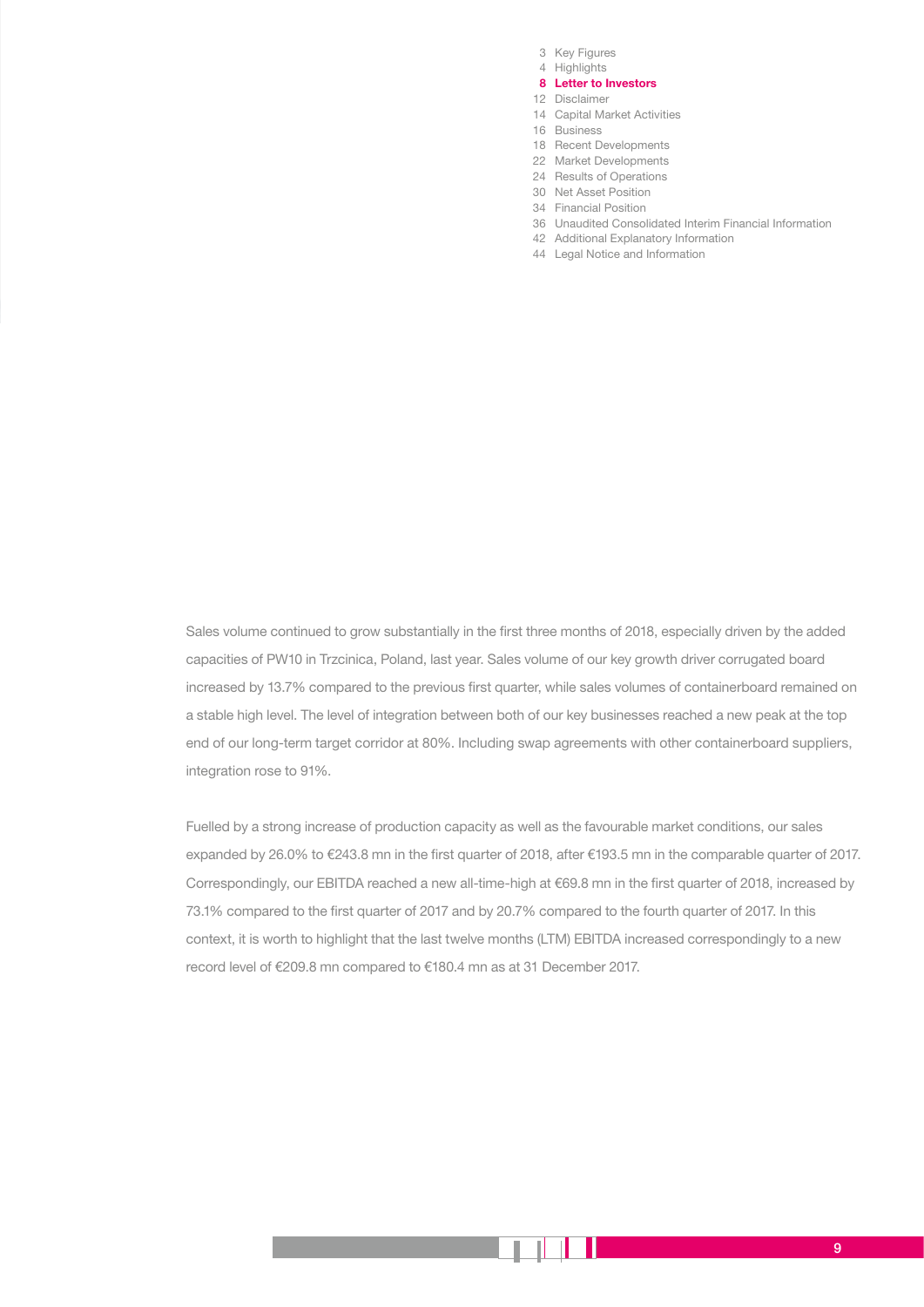In line with our record-breaking EBITDA performance, EBITDA margin increased to the highest level in our company's history. Surpassing the previous record margin of 27.8% in the fourth quarter of 2015, EBITDA margin reached 28.6% in the first three months of 2018. In the same time, our 3-year average margin improved by 1.7 percentage points to 22.8%.

Consolidated net income continued on a strong growth path, surging by 118.3% from €14.8 mn in the first quarter of 2017 to €32.3 mn in the first three months in 2018. The steep increase is based on a record-high EBITDA, resulting from a wide expansion of production capacity and fuelled by favourable market conditions.

Free cash flow grew from €-2.5 mn in the first three months of 2017 to €12.5 mn in the first quarter of 2018. As in the previous first quarter, our free cash flow has to be viewed in light of a strongly increased working capital, resulting from reduced factoring of trade receivables and a growing business volume. Consequently, our trade receivables increased during the first three months of 2018 by 50.8% to €118.9 mn compared to the end of December 2017. We reduced our factoring in the first quarter due to the high amount of cash in hand of €553.4 mn, resulting from the successful issuance of new fixed rate notes of €450 mn in March 2018. We utilised the proceeds of our new fixed rate notes to redeem our existing fixed rate notes of €345 mn in May and distributed a dividend to our shareholder JH-Holding GmbH to redeem its pending PIK toggle notes. JH-Holding GmbH will become debt free upon the completion of this transaction.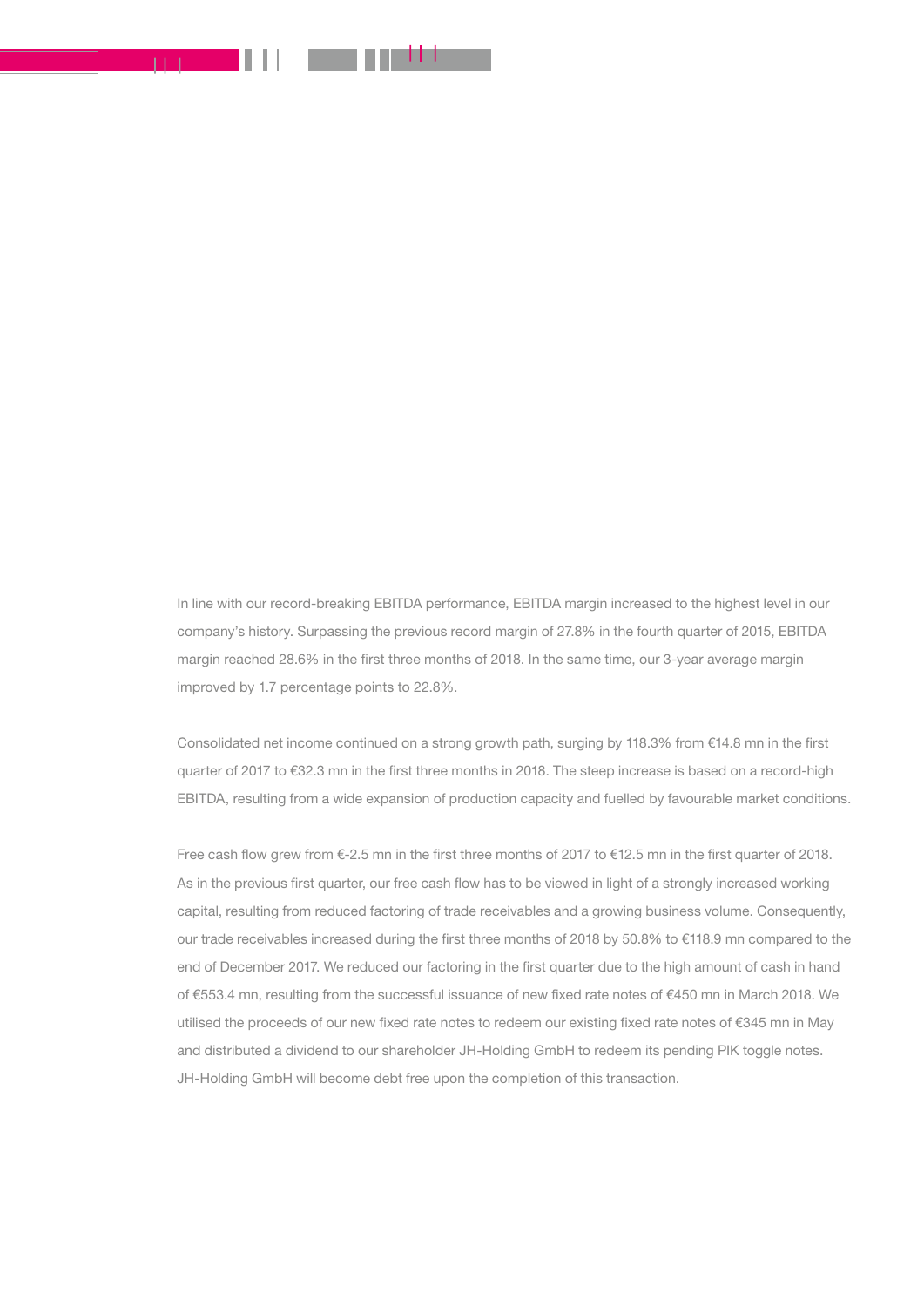3 Key Figures

#### 4 Highlights **8 Letter to Investors**

- 
- 12 Disclaimer 14 Capital Market Activities
- 16 Business
	-
- 18 Recent Developments 22 Market Developments
- 24 Results of Operations
- 30 Net Asset Position
- 34 Financial Position
- 36 Unaudited Consolidated Interim Financial Information
- 42 Additional Explanatory Information
- 44 Legal Notice and Information

Our net financial debt slightly increased to €439.4 mn at the end of the first quarter 2018, compared to €422.5 mn as at 31 December 2017. Due to our strongly improved EBITDA, leverage reached an all-time low of 2.1. Including JH-Holding, we reached a group-wide net leverage of 2.4 already, aiming for a corridor of 2.5 to 3.0.

Our strong performance in the first quarter of 2018 underlines the success of our strategy, offering best-inclass products and services in the direct vicinity to our clients. Continuing our well-established greenfield strategy, we are further expanding our production capacities. In line with our strategy and additionally to the current construction works in the United Kingdom (PW12) that are proceeding according to schedule, we plan to establish four new production sites in Central Europe between 2019 and 2021. The ongoing works will extend our new production site in the United Kingdom to become the most efficient and powerful corrugated board mega plant worldwide. Test production is expected to commence by the end of the third quarter 2018. Furthermore, our project to establish a new additional paper machine (PM3) in Germany is well on track, proceeding according to plan.

Yours sincerely,

Jürgen Heindl Chief Executive Officer

Dr. Volker Metz Chief Financial Officer

Maximilian Heindl Deputy Member of the Executive Board

Philipp Kosloh Deputy Member of the Executive Board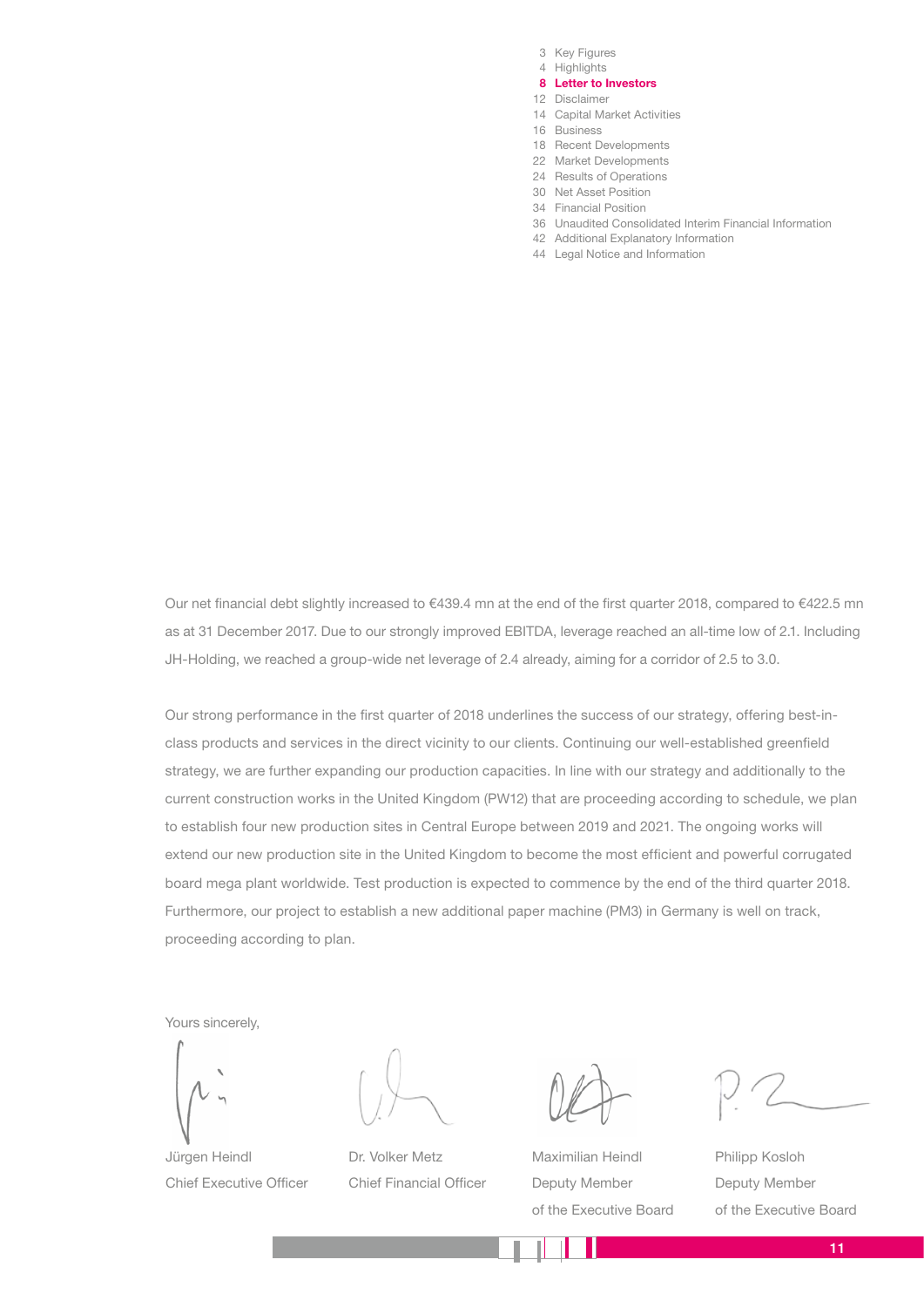## **Disclaimer**

### **Financial Information**

a a shekara

ш

The unaudited consolidated financial information of Progroup AG ("Progroup") as at and for the period ended 31 March 2018 included in this report, has been prepared in accordance with generally accepted accounting principles *(Grundsätze ordnungsgemässer Buchführung)* in the Ferderal Republic of Germany as in effect from time to time ("German GAAP"), which differ in certain respects from International Financial Reporting Standards as adopted by the European Union. Certain numerical figures included in this report have been rounded. Discrepancies or apparent inconsistencies between different amounts included in this report may occur due to such rounding.

### **Forward-Looking Statements**

This report may contain forward-looking statements. These forward-looking statements include, but are not limited to, all statements other than statements of historical facts contained in this report, including, without limitation, those regarding our future financial position and results of operations, our strategy, plans, objectives, goals and targets, future developments in the markets in which we participate or are seeking to participate or anticipated regulatory changes in the markets in which we operate or intend to operate. By their nature, forward-looking statements involve known and unknown risks, uncertainties and other factors because they relate to events and depend on circumstances that may or may not occur in the future. We caution you that forward-looking statements are not guarantees of future performance and are based on numerous assumptions and that our actual results of operations, including our financial condition and liquidity and the development of the industry in which we operate, may differ materially from (and be more negative than) those made in, or suggested by, the forward-looking statements contained in this report. Accordingly, prospective investors should not place undue reliance on these forward-looking statements, which speak only as at the date on which the statements were made (and in any case no later than the date of this report). We undertake no obligation, and do not intend, to update or revise any forward-looking statements, whether as a result of new information, future events or developments or otherwise.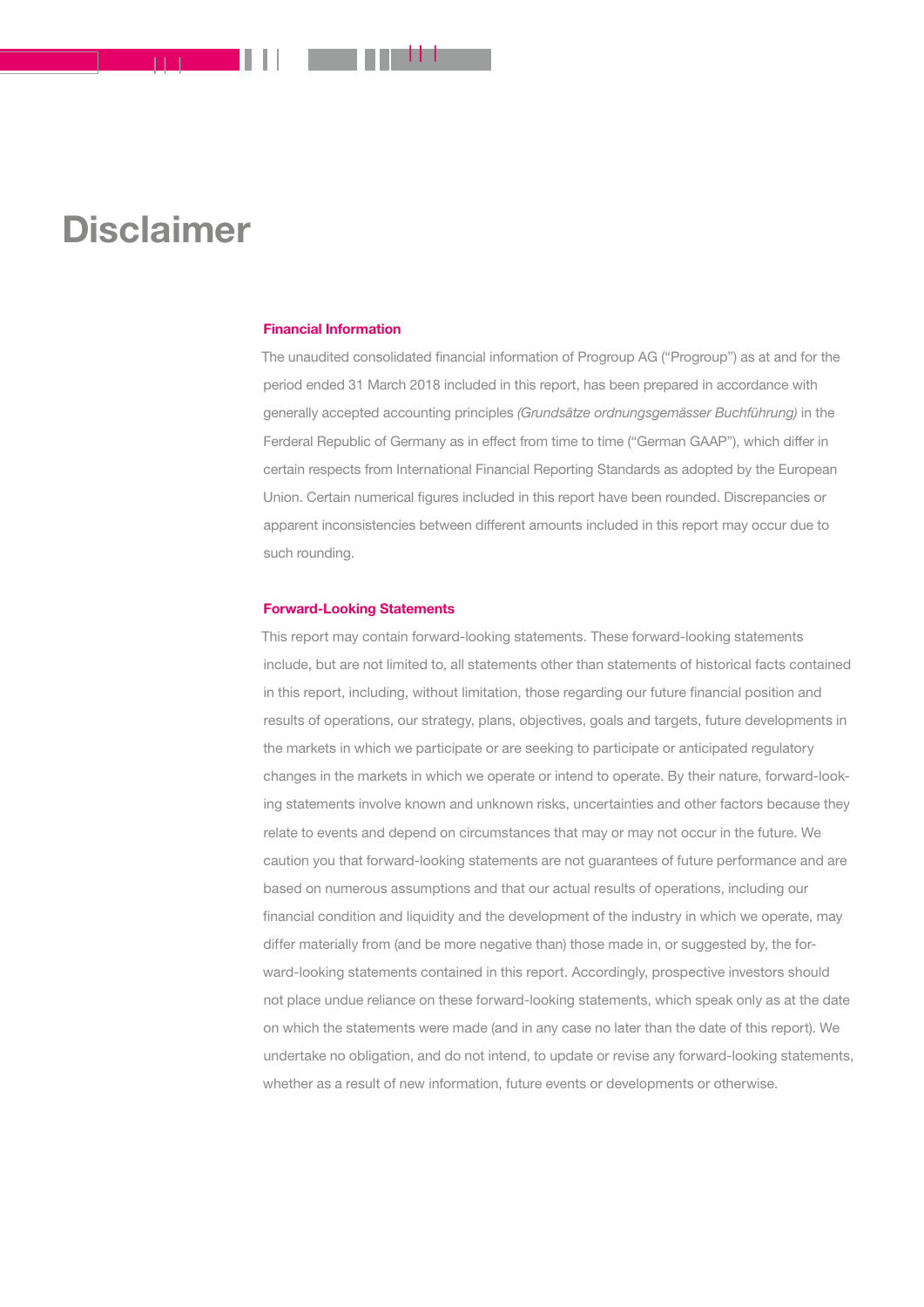- 3 Key Figures
- 4 Highlights
- 8 Letter to Investors
- **12 Disclaimer**
- 14 Capital Market Activities
- 16 Business
- 18 Recent Developments
- 22 Market Developments
- 24 Results of Operations
- 30 Net Asset Position
- 34 Financial Position
- 36 Unaudited Consolidated Interim Financial Information
- 42 Additional Explanatory Information
- 44 Legal Notice and Information

### **Industry and Market Data**

This report may contain information, data and predictions about our markets and our competitive position. We operate in an industry for which it is difficult to obtain precise industry and market information. Any market data and/or economic and industry data and forecasts used, and statements regarding our position in the industry made in this report are based upon market research, government and other publicly available information, reports prepared by independent industry consultants and independent industry publications. Any such information in this report that has been sourced from third parties has been accurately reproduced and, as far as we are aware and able to ascertain from the information published by such third parties, no facts have been omitted that would render the reproduced information inaccurate or misleading. While we believe the statements included in such third party publications to be reliable, they have not been independently verified, and we do not make any representation or warranties as to the accuracy or completeness of such information set forth in this report. In addition, certain market share information and other statements in this report regarding our industry and our position relative to competitors reflect our management's best estimates, based on our experience and knowledge of our industry. We cannot assure you that these statements and information are accurate or that they correctly reflect the state and development of our position in the industry.

### **Non-GAAP Financial Measures**

In this report, we present certain non-GAAP measures and ratios, including EBITDA, EBITDA margin, EBIT, free cash flow, net financial debt, net leverage and certain other financial data that are not required by, or presented in accordance with, German GAAP. Our management believes that the presentation of these non-GAAP measures is helpful for investors because these and other similar measures are widely used by certain investors, security analysts and other interested parties as supplemental measures of performance and financial position. However, you should not construe these non-GAAP measures as an alternative to net income determined in accordance with German GAAP or to cash flows from operating activities, investing activities or financing activities. In addition, the non-GAAP measures and ratios, including EBITDA, EBITDA margin, EBIT, free cash flow, net financial debt and net leverage presented by us may not be comparable to similarly titled measures used by other companies.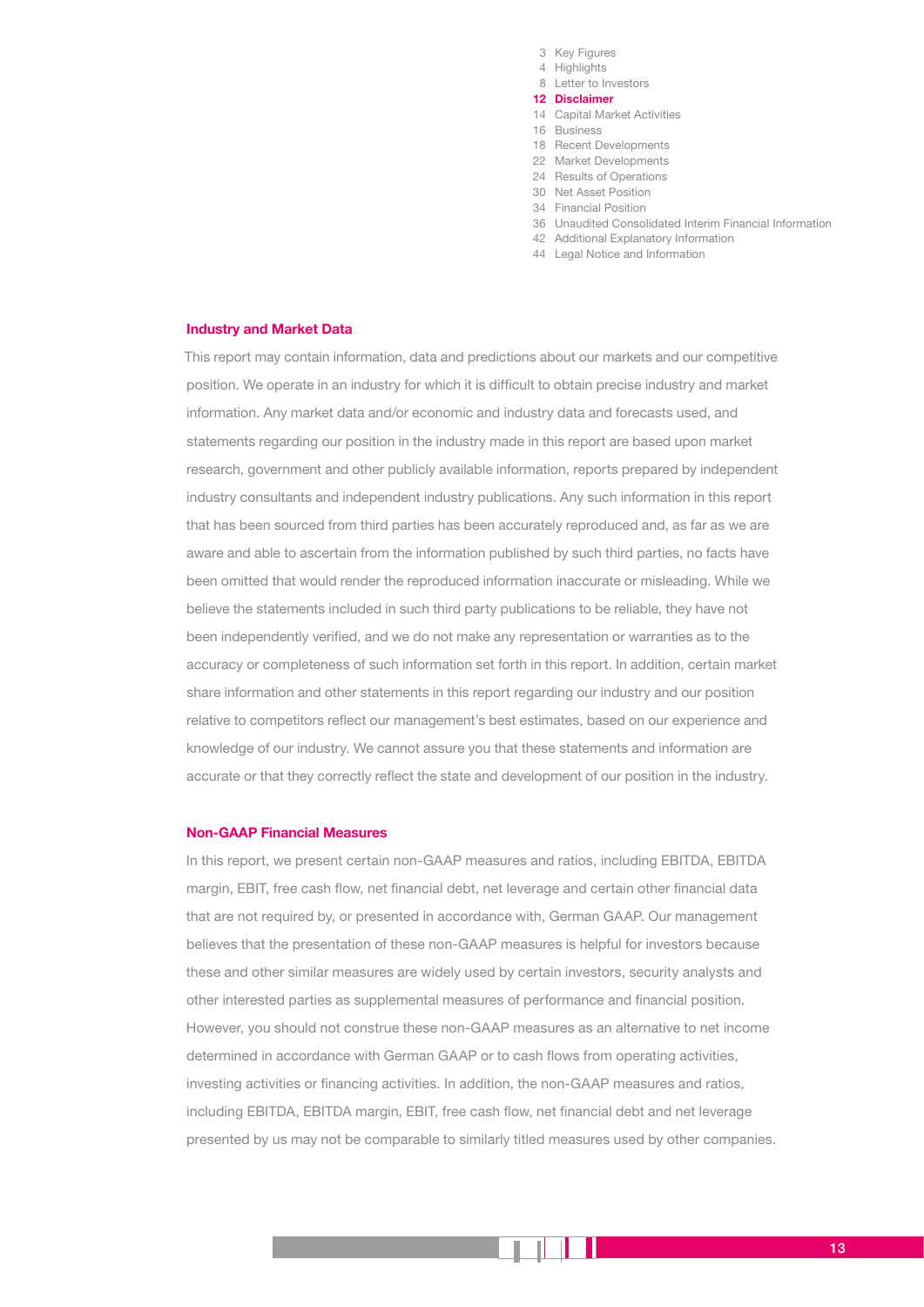# **Capital Market Activities**

An overview of the features of our senior secured fixed rate notes and our senior secured floating rate notes and their market performance as at 31 March 2018 is presented below.

| <b>Capital market activities Progroup AG</b> |                                        |                                           |                                    |
|----------------------------------------------|----------------------------------------|-------------------------------------------|------------------------------------|
| <b>ISIN</b>                                  | DE000A161GD1 (144A)/                   | DE000A2E4YZ7 (144A) /                     | DE000A2G8WB1 (144A) /              |
|                                              | DE000A161GC3 (Reg S)                   | DE000A2E4YY0 (Reg S)                      | DE000A2G8WA3 (Reg S)               |
| <b>Issue</b>                                 | <b>Senior Secured Fixed Rate Notes</b> | <b>Senior Secured Floating Rate Notes</b> | Senior Secured Fixed Rate Notes    |
| Issuer                                       | Progroup AG                            | Progroup AG                               | Progroup AG                        |
| Listing                                      | Luxembourg EURO MTF                    | Luxembourg EURO MTF                       |                                    |
| <b>Distribution</b>                          | 144A/Reg S                             | 144A/Reg S                                | 144A/Reg S                         |
| Amount issued                                | €345,000,000                           | €150,000,000                              | €450,000,000                       |
| Amount outstanding                           | €345,000,000                           | €150,000,000                              | €450,000,000                       |
| Currency                                     | <b>EUR</b>                             | <b>EUR</b>                                | <b>EUR</b>                         |
| Issue date                                   | 30 April 2015/8 December 2015          | 27 March 2017                             | 27 March 2018                      |
| Final maturity                               | 1 May 2022                             | 31 March 2024                             | 31 March 2026                      |
|                                              | from 1 May 2018: 102.563%              | from 31 March 2018: 101.000%              | from 31 March 2021: 101.500%       |
|                                              | from 1 May 2019: 101.281%              | from 1 May 2019 and thereafter:           | from 31 March 2022: 100.750%       |
| Optional redemption                          |                                        | 100.000%                                  |                                    |
|                                              | from 1 May 2020 and thereafter:        |                                           | from 31 March 2023 and thereafter: |
|                                              | 100.000%                               |                                           | 100.000%                           |
| Issue price                                  | 100% of face amount/105% (tap)         | 100% of face amount                       | 100% of face amount                |
| Coupon                                       | 5.125%                                 | Three-month EURIBOR (subject to a         | 3.000%                             |
|                                              |                                        | zero-floor) plus 2.50%                    |                                    |
| Interest payments                            | Semi-annually on 1 May and 1 Nov,      | Quarterly on 31 Mar, 30 Jun, 30 Sep       | Semi-annually on 31 Mar and 30     |
|                                              | commencing on 1 Nov 2015               | and 31 Dec, commencing on 30 Jun<br>2017  | Sep, commencing on 30 Sep 2018     |
| Paying Agent                                 | Deutsche Bank AG                       | Deutsche Bank AG                          | Deutsche Bank AG                   |
| <b>Security Agent</b>                        | Wilmington Trust (London) Limited      | Wilmington Trust (London) Limited         | Wilmington Trust (London) Limited  |
|                                              |                                        |                                           |                                    |
| Ratings                                      |                                        |                                           |                                    |
| S&P                                          | BB-                                    | BB-                                       | BB-                                |
| Moody's                                      | Ba <sub>3</sub>                        | Ba <sub>3</sub>                           | Ba <sub>3</sub>                    |

\* Application made for admission to trading on The International Stock Exchange.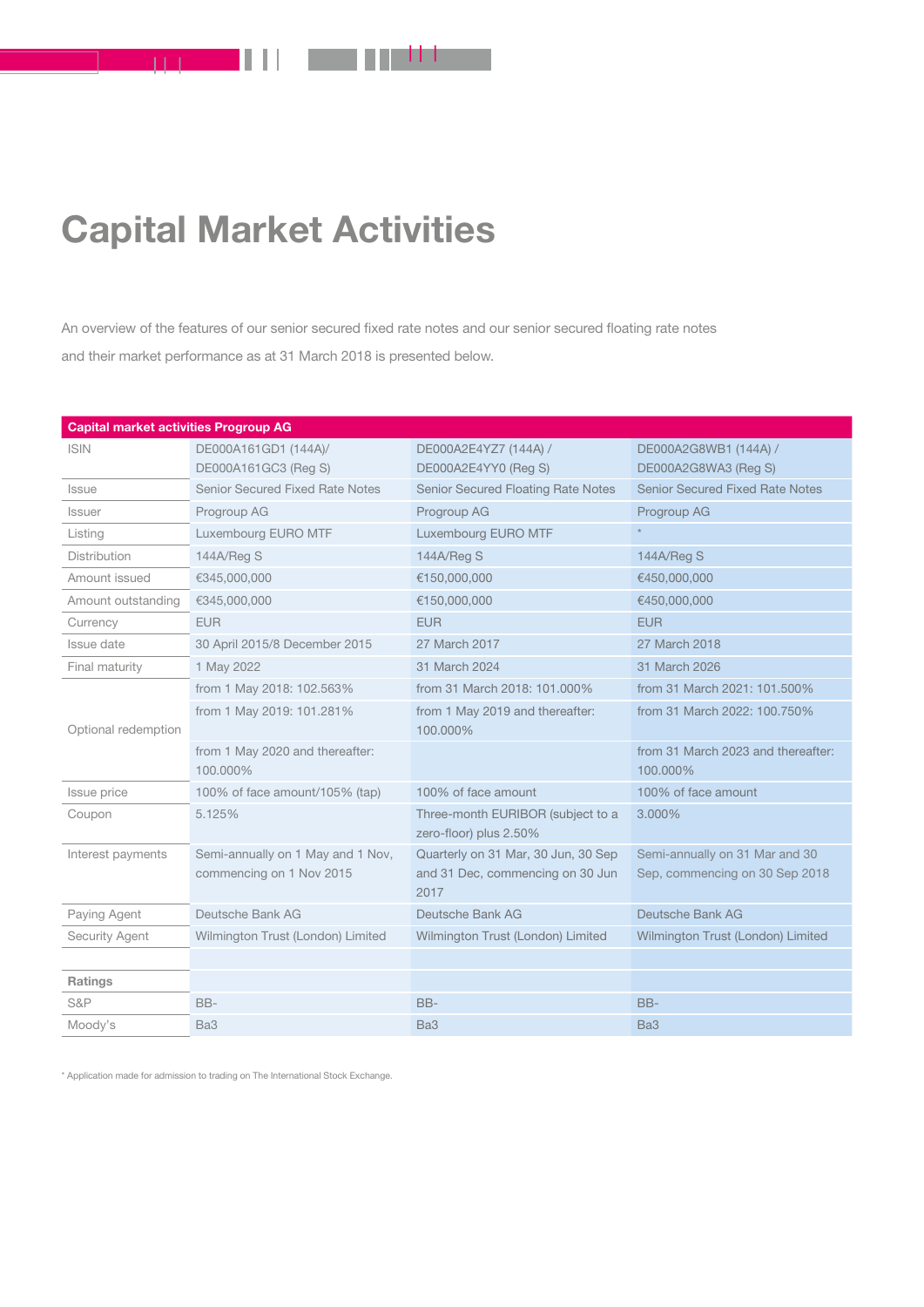- 3 Key Figures
- 4 Highlights
- 8 Letter to Investors

#### 12 Disclaimer **14 Capital Market Activities**

- 16 Business
- 18 Recent Developments
- 22 Market Developments
- 24 Results of Operations
- 30 Net Asset Position
- 34 Financial Position
- 36 Unaudited Consolidated Interim Financial Information
- 42 Additional Explanatory Information
- 44 Legal Notice and Information

In March 2018, Progroup successfully issued senior secured fixed rate notes in an amount of €450 mn. The proceeds from the Offering were predominantly used to redeem in full the €345 mn outstanding principal amount of existing fixed rate notes due 2022 on 1 May 2018 and to pay a special cash dividend of approximately €87 mn to JH-Holding and our minority shareholders for the purpose of enabling JH-Holding to redeem all of the remaining €81.1 mn outstanding principal amount of the PIK toggle notes on or around 1 June 2018.



 $\frac{1}{\sqrt{2}}$ 

 $\overline{a}$ 

Source of price data: Deutsche Bank AG

 $\overline{a}$ 

 $\frac{4}{\pi}$ 

 $\frac{1}{\sqrt{2}}$ 

 $\overline{\phantom{a}}$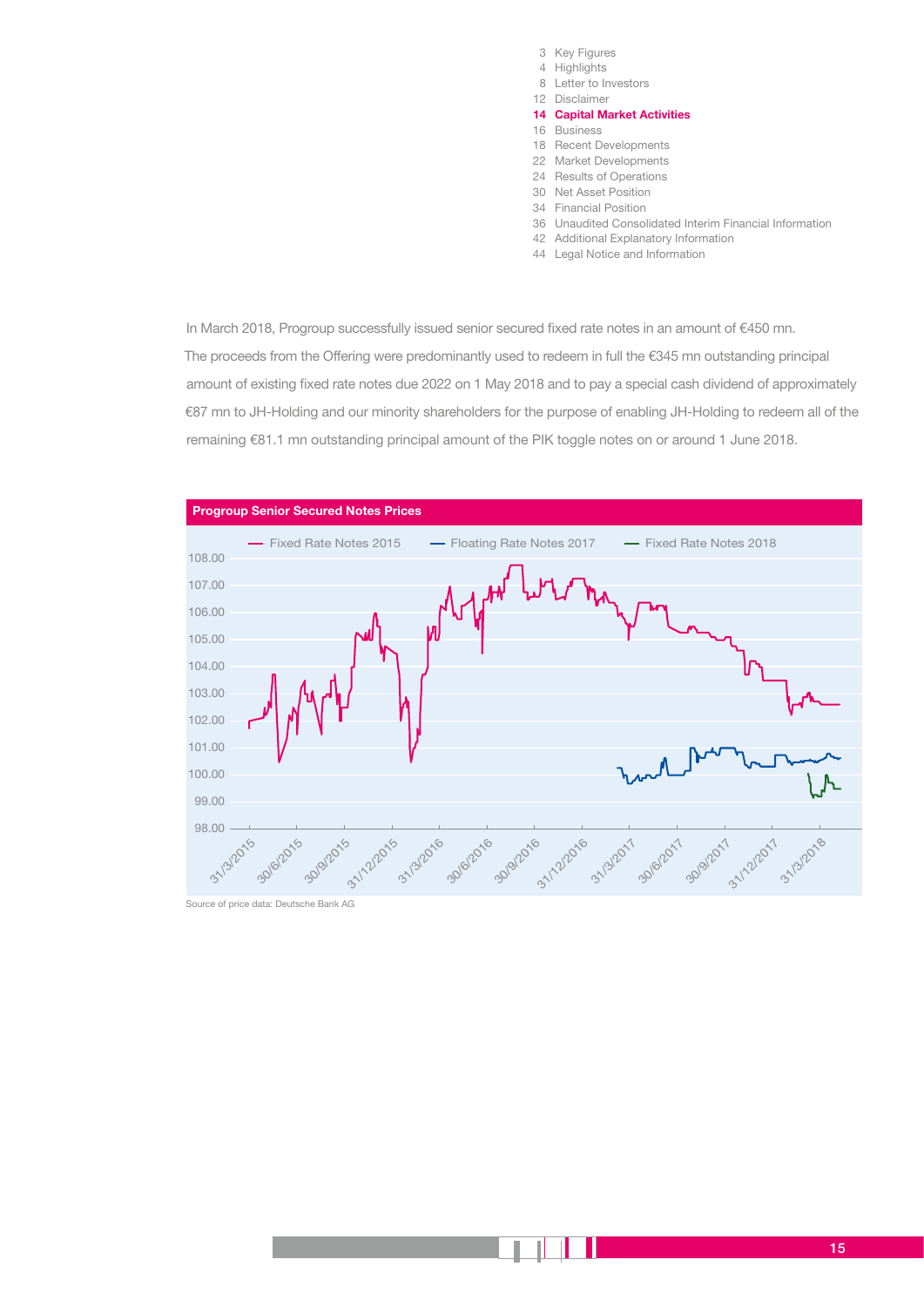## **Business**



*Progroup Headquarter Landau, Germany*



*Prowell PW07 plant Stryków, Poland*

We are a leading, family-owned producer and supplier of containerboard and corrugated board in Central Europe and headquartered in Landau, Germany. By production capacity, we believe we are the third largest producer of corrugated board in Europe through our Prowell business ("Prowell") and the sixth largest producer of recycled containerboard in Europe through our Propapier business ("Propapier"). We focus on the highly efficient production and processing of standardised grades and customised small batch series of corrugated board sheets for our mostly family-owned box manufacturing customers. In this core market segment, we believe we are the market leader by volumes sold in Germany, Austria, Belgium, the Czech Republic and the Netherlands. We believe we differentiate ourselves from other market participants (i.e., fully integrated paper and packaging producers) through our strategic focus on those elements of the value chain that bring added-value to our customers in the packaging industry, in particular on the automated and integrated production of containerboard and corrugated board.

Our customers serve various end markets, including industrial/manufacturing, consumer durables, processed foods, non-food manufactured consumer goods and fresh food. Unlike many fully integrated market players, we do not produce boxes and therefore do not compete with our box manufacturing customers but instead focus solely on the production of containerboard and corrugated board.

Through our large scale and highly flexible production, built up via a greenfield approach, we are able to realise significant economies of scale. Since we commenced operations in 1992, we have carefully selected the locations of our production sites and have grown organically by pursuing a primarily greenfield strategy to create an optimal geographic set-up of our production sites across the markets in which we operate. As a result, we benefit from a well-invested asset base and production sites with high technological standards, resulting in a relatively low cost base compared to many of our competitors and relatively low requirements for additional capital expenditures in the short- to medium-term. Given the high technological standards of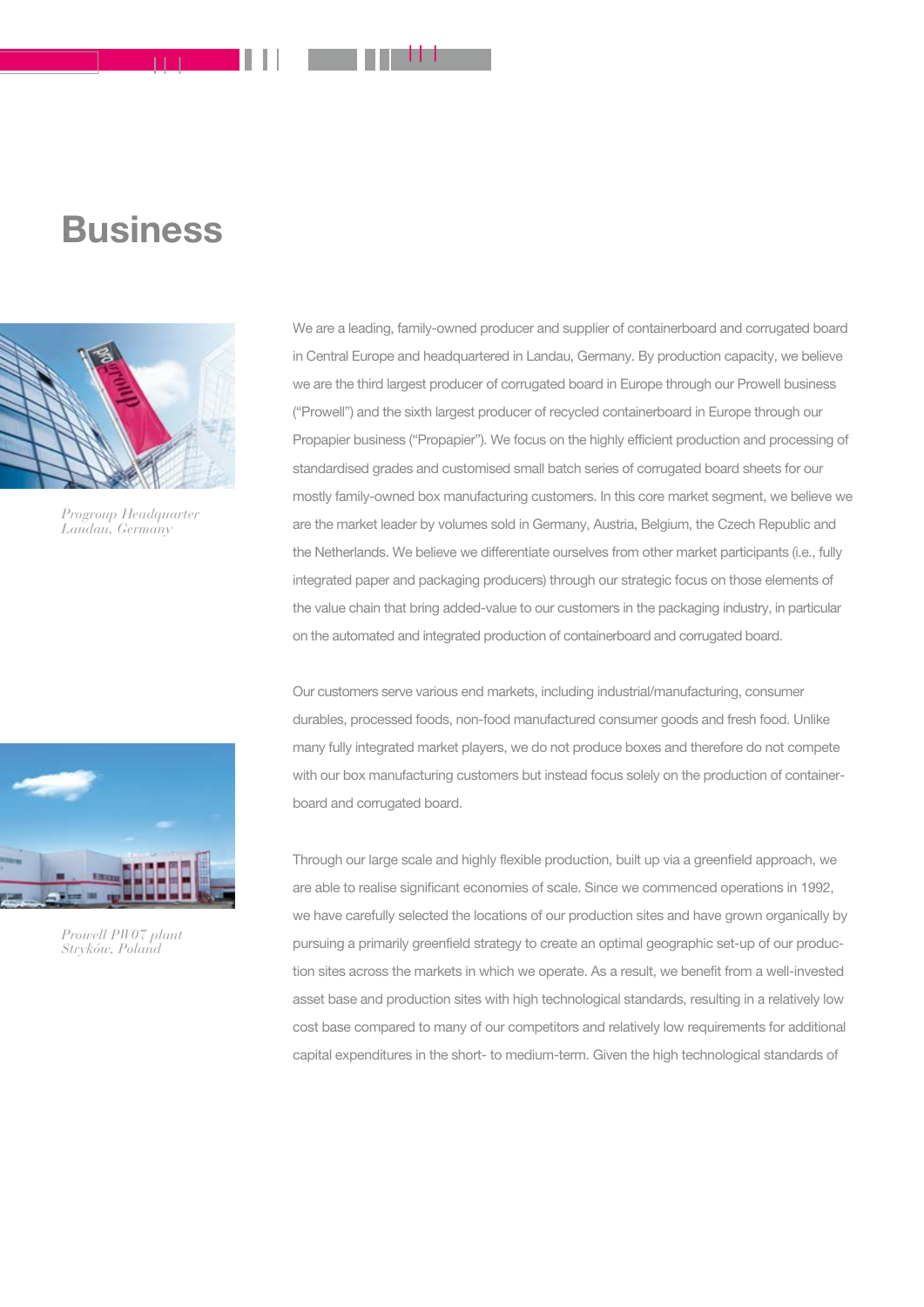

- 4 Highlights
- 8 Letter to Investors
- 12 Disclaimer
- 14 Capital Market Activities
- **16 Business**
- 18 Recent Developments
- 22 Market Developments
- 24 Results of Operations
- 30 Net Asset Position
- 34 Financial Position
- 36 Unaudited Consolidated Interim Financial Information
- 42 Additional Explanatory Information
- 44 Legal Notice and Information



*Propapier PM1 plant Burg, Germany*



*Propapier PM2 plant Eisenhüttenstadt, Germany*

our production facilities, we believe we are well-positioned to benefit from major growth trends in our industry, such as (i) increasing demand for light-weight packaging, (ii) the increasing importance of small-size packaging due to the growing importance of e-commerce, and (iii) the general trend towards a more efficient and sustainable use of raw materials and energy, which can help reduce both costs and  $\mathrm{CO}_2^{}$  emissions.

Our core business comprises Propapier and Prowell. The focus of Propapier's operations is highly flexible containerboard production using almost exclusively recycled paper, with high output volumes to increase cost efficiency and short delivery times. In 2015, 2016 and 2017, containerboard produced by Propapier accounted for most of the containerboard sourcing requirements of our corrugated board production within Prowell. We believe that a high degree of vertical integration and the ability of Prowell to internally source consistently high quality containerboard in a cost-efficient and highly flexible manner creates significant synergies for our business. In addition, our customers benefit from our integrated approach through short lead times, just-in-time delivery, online ordering and tracking options.

Propapier manufactures containerboard at our two paper mills in Germany, with an envisaged total annual production capacity of approximately 1,100,000 tons of containerboard. Our two paper machines, PM1 in Burg and PM2 in Eisenhüttenstadt, have complementary production layouts which allow us to produce brown containerboard with grammages between 60 and 230g/m<sup>2</sup> using almost exclusively recycled paper. This, in turn, allows us to internally source consistently high quality containerboard with the appropriate widths for Prowell's ten corrugated board production sites in the Czech Republic, France, Germany, Italy, Poland and the United Kingdom with a total annual production capacity of approximately 1,250,000 tons of corrugated board. Our historic greenfield location strategy ensures close customer proximity and high production flexibility.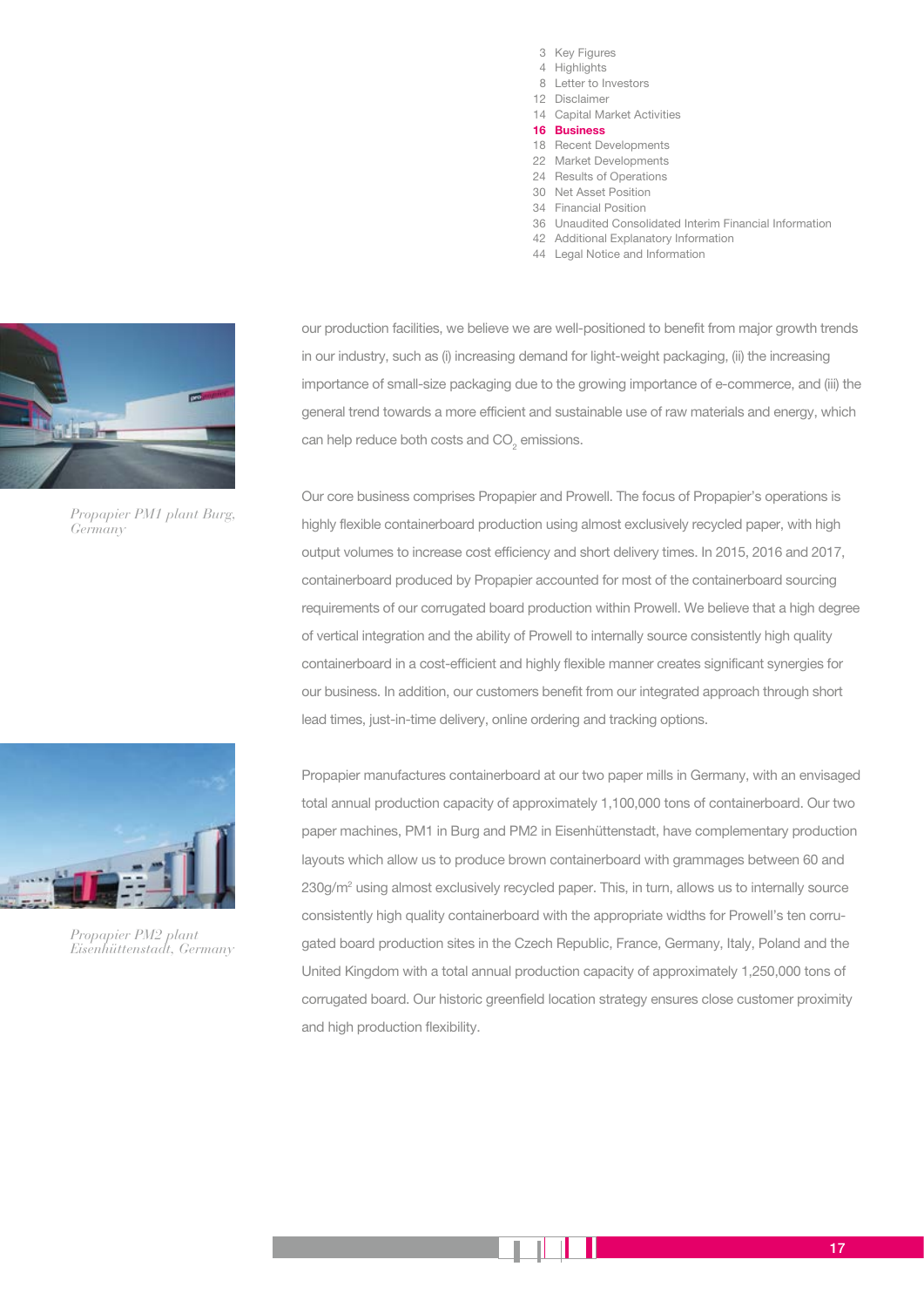## **Recent Developments**

### **Issuance of senior secured fixed rate notes**

In March 2018, Progroup successfully issued senior secured fixed rate notes in an amount of €450 mn due 2026. The proceeds from the Offering were predominantly used to redeem in full the €345 mn outstanding principal amount of existing fixed rate notes due 2022 on 1 May 2018 and to pay a special cash dividend of approximately €87 mn to JH-Holding and our minority shareholders for the purpose of enabling JH-Holding to redeem all of the remaining €81.1 mn outstanding principal amount of the PIK toggle notes on or around 1 June 2018.

#### **Amendments to Group Facilities and Intercreditor Agreement**

On 26 March 2018, in connection with the issuance of our new €450 mn senior secured notes due 2026, we further amended the Super Senior Revolving Credit Facility, the Senior Secured PLN Facilities, the Senior Secured EUR Facility and the Senior Secured GBP Facility, so that the restrictive covenants in the covenant schedule of each facility now closely track the relevant restrictive covenants contained in the conditions of issue of the new notes.

Following the redemption of our 5.125% senior secured fixed rate notes due 2022, we further entered into an amendment and restatement agreement relating to the Intercreditor Agreement on 2 May 2018. In addition to various technical amendments that will not adversely affect the holders of our notes in any material respect, including the deletion of certain parent undertakings from the Intercreditor Agreement, we amended and restated the definition of "Credit Facility" and related terms in the Intercreditor Agreement to include, in addition to the Super Senior Revolving Credit Facility, certain credit facilities which are permitted by the terms of the Pari Passu Debt Documents (as defined in the Intercreditor Agreement) to receive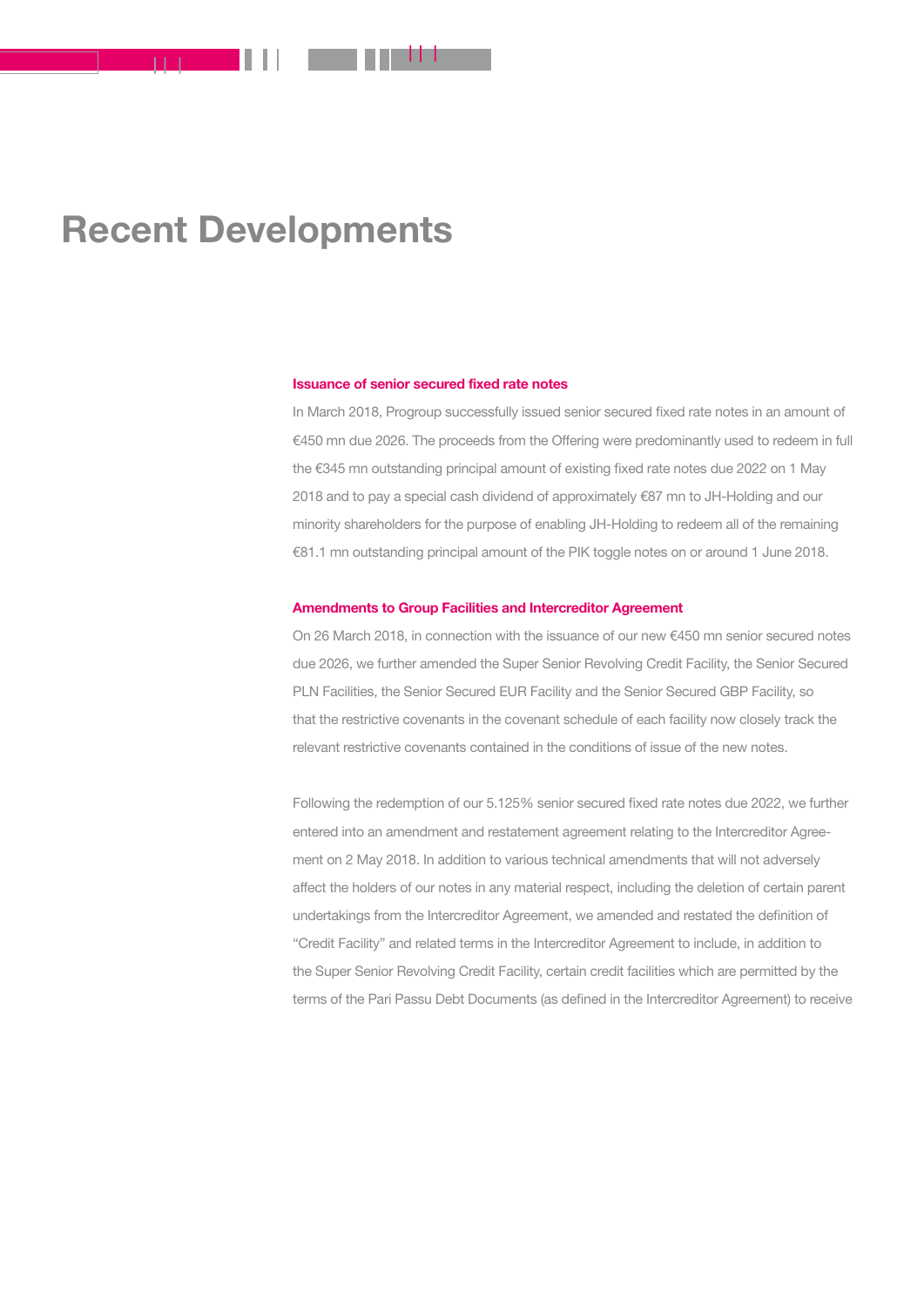- 3 Key Figures
- 4 Highlights
- 8 Letter to Investors
- 12 Disclaimer
- 14 Capital Market Activities 16 Business

### **18 Recent Developments**

- 22 Market Developments
- 24 Results of Operations
- 30 Net Asset Position
- 34 Financial Position
- 36 Unaudited Consolidated Interim Financial Information
- 42 Additional Explanatory Information
- 44 Legal Notice and Information

priority to the Pari Passu Debt Liabilities (as defined in the Intercreditor Agreement) with respect to the proceeds of any enforcement of the Collateral. As a result, the total amount of Indebtedness under a Credit Facility that may be secured by Liens on a super priority basis increased from up to €50 mn to up to €80 mn. In addition, the Priority Hedging Limit (as defined in the Intercreditor Agreement) increased from up to €35 mn to up to €80 mn.

For more details on our various Group facilities and about the Intercreditor Agreement, as amended and restated, see also "Overview – The Refinancing and Certain Related Transactions" and "Description of Certain Financing Arrangements" in our annual report for the year ended 31 December 2017.

### **Resolution of the General Meeting of 26 April 2018: dividend payment of €11.40/share**

The annual general meeting, held on 26 April 2018, resolved the payment of a dividend of €11.40/share. As all 7,588,236 shares are entitled to dividend, the total amount of distribution amounted to approximately €87 mn.

JH-Holding will use this dividend to redeem all of the remaining €81.1 mn outstanding principal amount of the PIK Toggle Notes on or around 1 June 2018.

### **Start of commercial production of Prowell s.r.l.**

After a construction period of less than one year, our new production site in Drizzona, Italy, started production in early March 2018. The plant successfully completed the trial runs in March and started with the ramp-up phase in April.

I.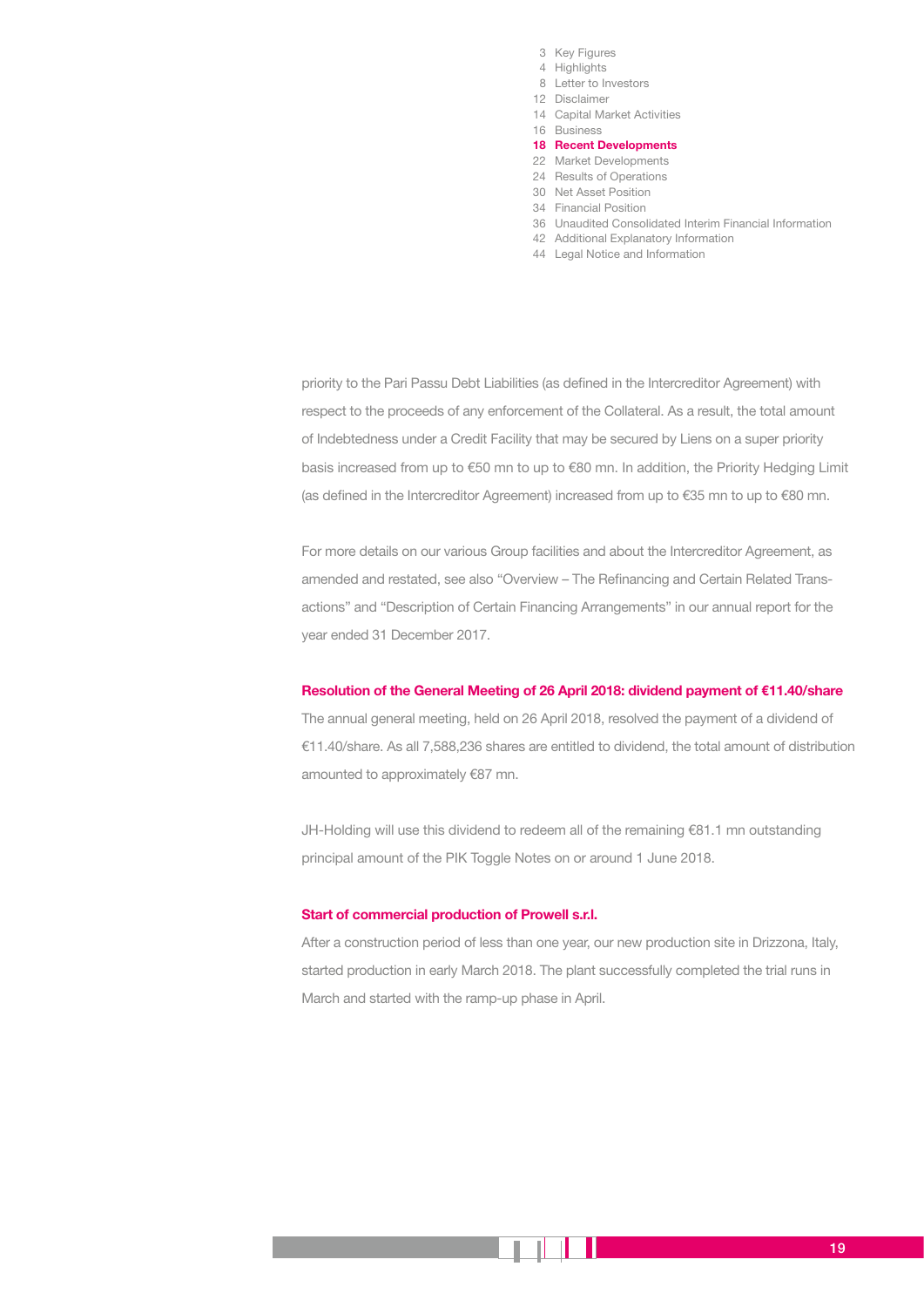

*Prowell PW12 plant Ellesmere Port, United Kingdom, 3D simulation*

### **Four Additional Corrugated Board Production Sites between 2019 and 2021**

After we announced the construction of two corrugated sheetboard plants in Italy and the United Kingdom at the beginning of 2017, our new corrugated sheetboard plant in Drizzona (Italy) started operations during the first quarter of 2018, while our new mega-corrugated sheetboard plant in Ellesmere Port (United Kingdom) is scheduled to commence production at the end of the third quarter of 2018. This means that by the end of 2018 the production capacity for corrugated sheetboard will be approximately 3,000 million m²/year.

In order on the one hand to retain and consolidate our cost leadership and our position as one of the leading manufacturers of corrugated board in Europe and on the other hand to ensure that we continue to be able to maintain the expected level of market growth and meet our customers' requirements in respect of reliability of supply and the quality of products, we intend to open up four more corrugated sheetboard plants in Central Europe between 2019 and 2021, leading to an expected total capacity of approximately 4,200 million m<sup>2</sup>/year.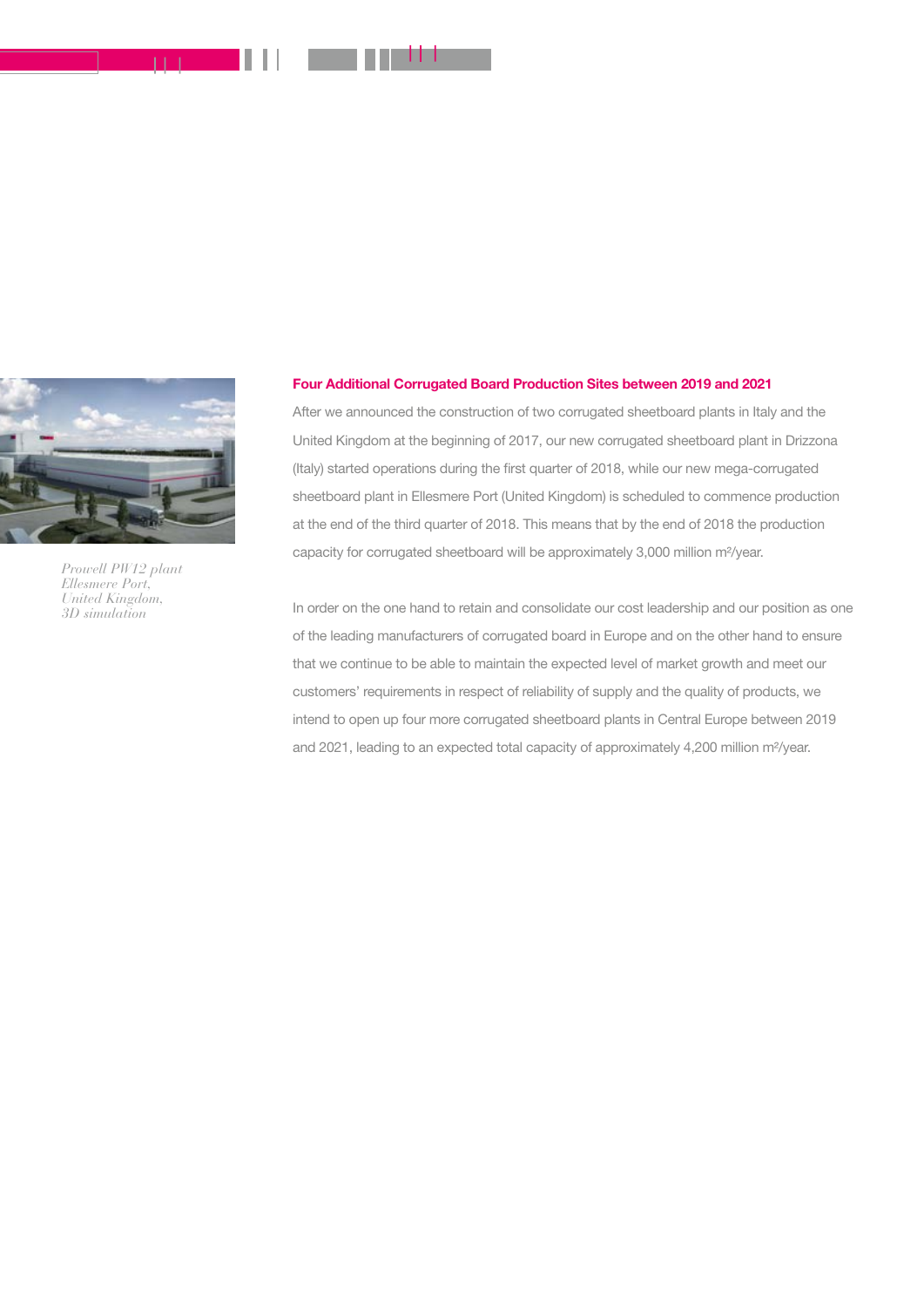- 3 Key Figures
- 4 Highlights
- 8 Letter to Investors
- 12 Disclaimer 14 Capital Market Activities
- 16 Business

### **18 Recent Developments**

- 22 Market Developments
- 24 Results of Operations
- 30 Net Asset Position
- 34 Financial Position
- 36 Unaudited Consolidated Interim Financial Information
- 42 Additional Explanatory Information
- 44 Legal Notice and Information

### **Additional State-of-the-Art Paper Machine**

The increasing demand for consistently high-quality containerboard, owing to the growing production capacity for corrugated sheetboard at Prowell, is to be covered predominantly by cost-efficient and highly flexible production in-house. We have therefore begun to actively pursue the realisation of a potential further paper machine project in Germany. The current expectation is that the start of production for the new, state-of-the-art paper machine is set for 2020 and, following a start-up phase, it will provide a further production capacity of around 750,000 tonnes of containerboard. Together with the two paper machines PM1 in Burg and PM2 in Eisenhüttenstadt, which are already manufacturing products in Germany, the total annual production capacity of containerboard will then increase from 1,100,000 tonnes to around 1,850,000 tonnes. Project preparations are currently in progress as scheduled. This project to establish a new additional paper machine (PM3) in Germany is well on track, proceeding according to plan. On 16 May, we announced our intention to build the new paper machine in Sandersdorf-Brehna/Germany. We expect that the final decision on the implementation of this project will be taken by the end of the second or beginning of the third quarter 2018.



*Propapier PM2 plant Eisenhüttenstadt, Germany*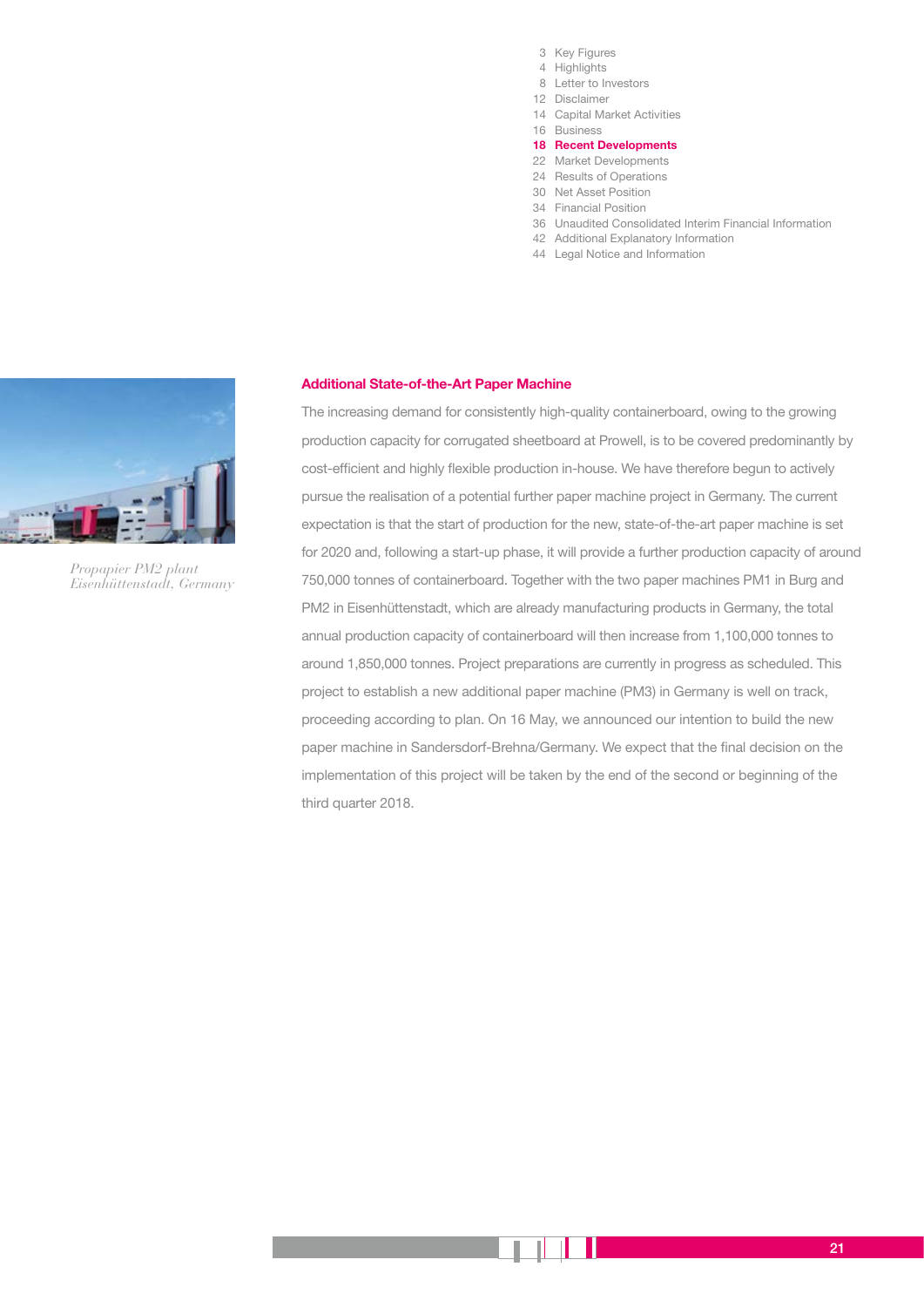## **Market Developments**



*Recycled paper storage Propapier PM2 plant Eisenhüttenstadt, Germany*



*Containerboard*



*Corrugated board*

Demand for our products is generally driven by the level of economic growth and activity, since these factors typically result in higher per capita use of packaging materials through higher rates of consumption and transportation of goods. An increase in the use of packaging materials (including paper-based packaging materials) results in an increase in the demand for our recycled containerboard and corrugated board products.

Recycled paper is our main raw material for the production of recycled containerboard. After strong price increases for recycled paper in the first three quarters of 2017, prices declined again since the fourth quarter, mainly due to decreases in demand from outside Europe. Therefore, prices were lower during the first quarter of 2018 compared to the prior year's same period. The average price per ton for recycled paper grades we purchased was approximately €122 in the first quarter of 2018, compared to €142 in the same period of 2017.

Concerning the volume of Propapier's recycled containerboard sold externally, the average price was approximately €470 per ton in the first quarter of 2018, after an average of €368 per ton in the prior year's same period (for the overall product portfolio mix sold externally). After a continuously upward trend during the year of 2017, prices further increased in the first quarter of 2018. Propapier achieved price increases of €40 per ton during the first three months of 2018, which are not fully reflected in the sales figures for the first quarter.

Prices for corrugated board also continuously increased during 2017, following the recycled containerboard's price development. Since the containerboard prices further increased in the first quarter of 2018, prices for corrugated board products of Prowell typically followed this development. In the first quarter of 2018, Prowell's average price for corrugated board was approximately €709 per ton compared to €613 per ton in the first quarter of 2017.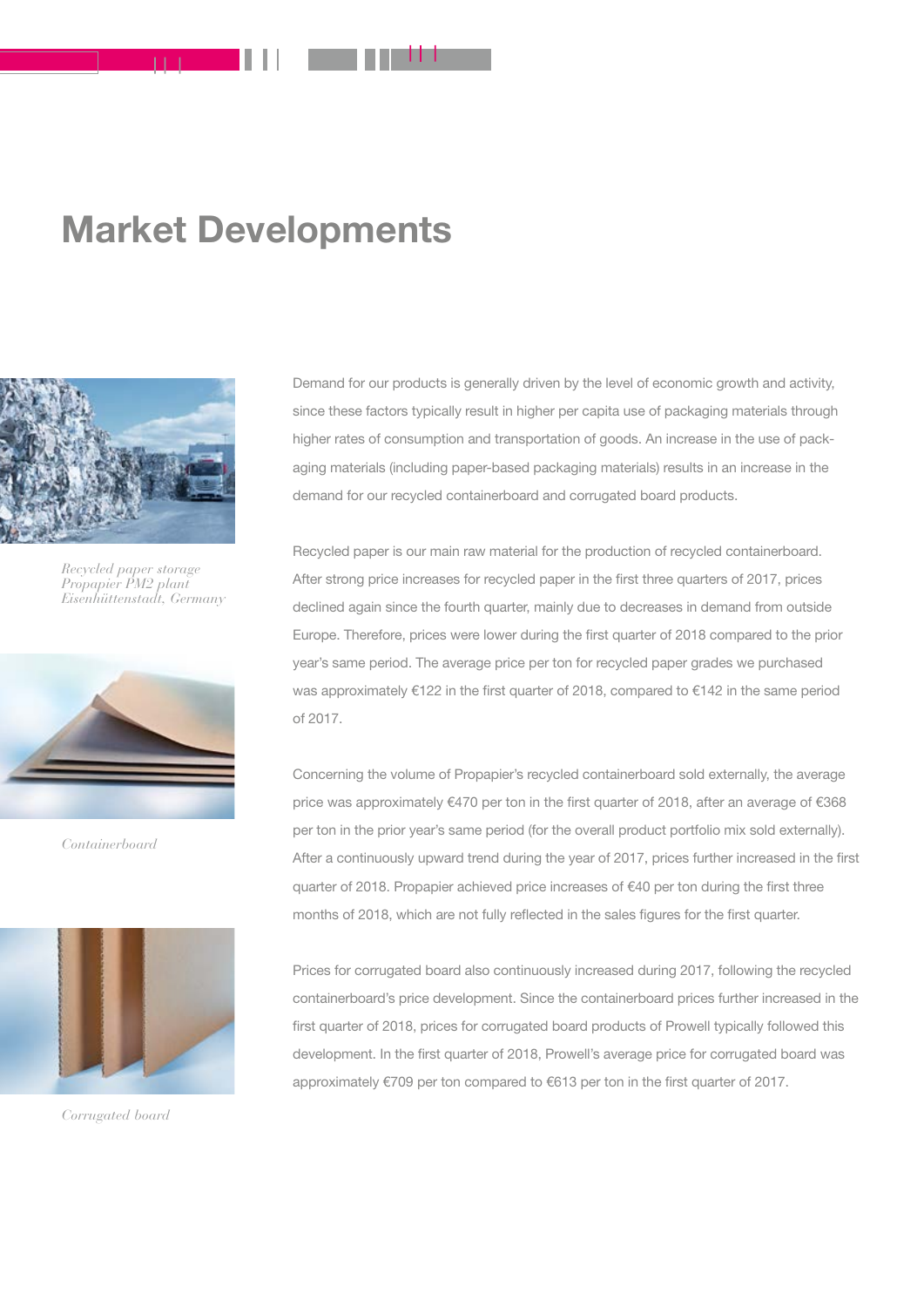- 3 Key Figures
- 4 Highlights
- 8 Letter to Investors
- 12 Disclaimer
- 14 Capital Market Activities
- 16 Business
- 18 Recent Developments **22 Market Developments**

## 24 Results of Operations

- 30 Net Asset Position
- 34 Financial Position

 $\mathbb{H}^1$ 

H

Ţ

- 36 Unaudited Consolidated Interim Financial Information
- 42 Additional Explanatory Information
- 44 Legal Notice and Information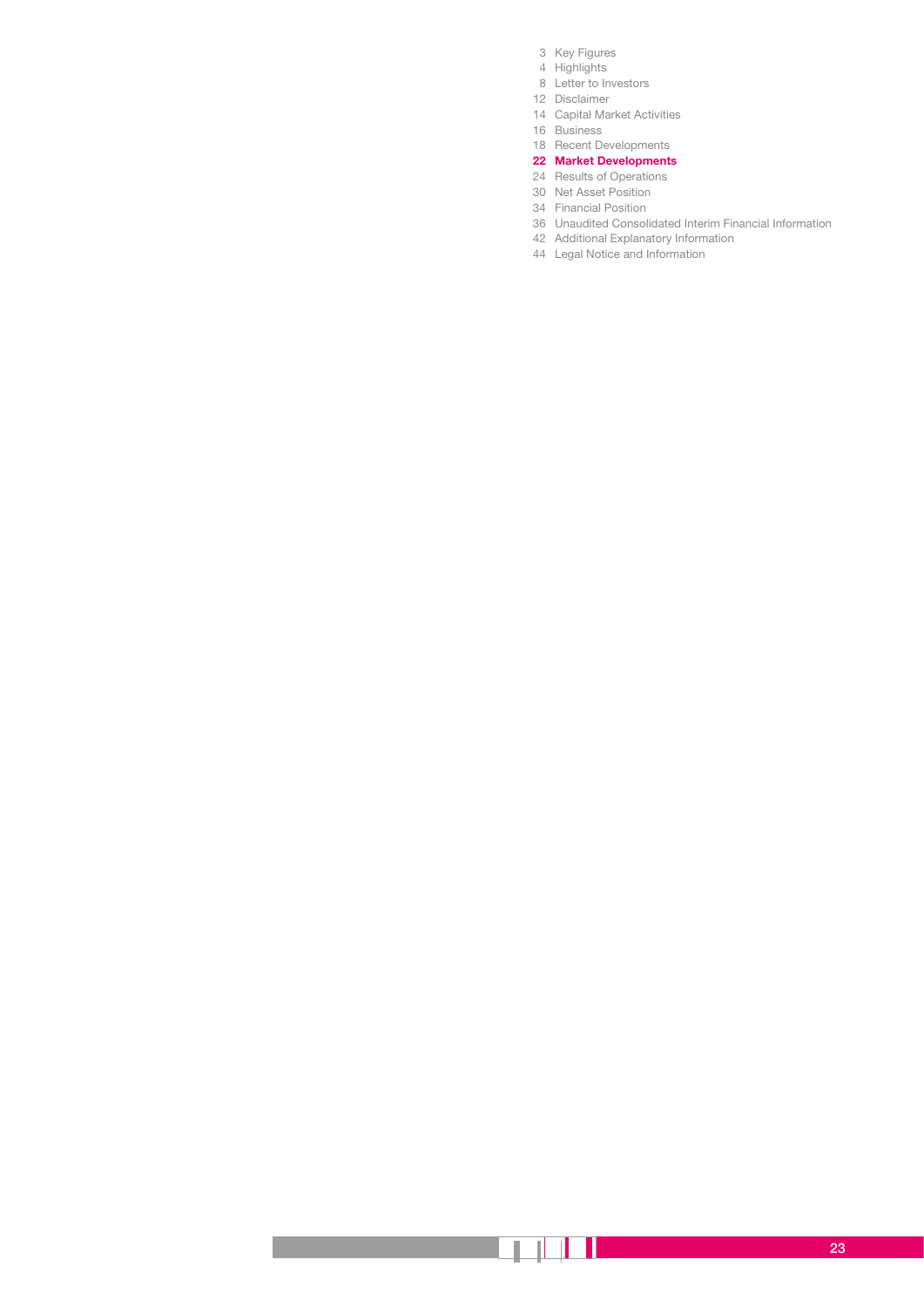## **Results of Operations**

| <b>Key operating figures</b>               | <b>January - March</b> |         |
|--------------------------------------------|------------------------|---------|
| (in $\epsilon$ thousands)                  | 2018                   | 2017    |
| Sales                                      | 243,786                | 193,516 |
| Reported EBITDA                            | 69,780                 | 40.315  |
| Reported EBITDA margin (in % of net sales) | 28.6%                  | 20.8%   |
| <b>EBIT</b>                                | 57.487                 | 28,472  |
| Consolidated net income for the period     | 32.280                 | 14.784  |

| <b>Sales volume</b>     | January - March |       |
|-------------------------|-----------------|-------|
| (in thousands of tons)  | 2018            | 2017  |
| <b>Corrugated board</b> | 294.6           | 259.2 |
| Containerboard          | 265.4           | 265.4 |
| - thereof external      | 53.7            | 67.4  |
| - thereof internal      | 2117            | 198.0 |

The corrugated board business is our main external sales driver. We were able to increase our sales volume of corrugated board by 13.7% (+35.4 thousand tons) in the first quarter of 2018, compared to the prior year's same quarter, with the main growth momentum coming from PW10.

Total sales volume of containerboard in the first quarter of 2018 is on the level of the prior year's same quarter. The increased volume of corrugated board sold led to a higher internal usage of containerboard (+6.9% or 13.7 thousand tons) and thus to a further decrease in the external volume sold (-20.3% or -13.7 thousand tons).

Based on this development, the level of integration of our containerboard business, including swap agreements, increased to approximately 91%.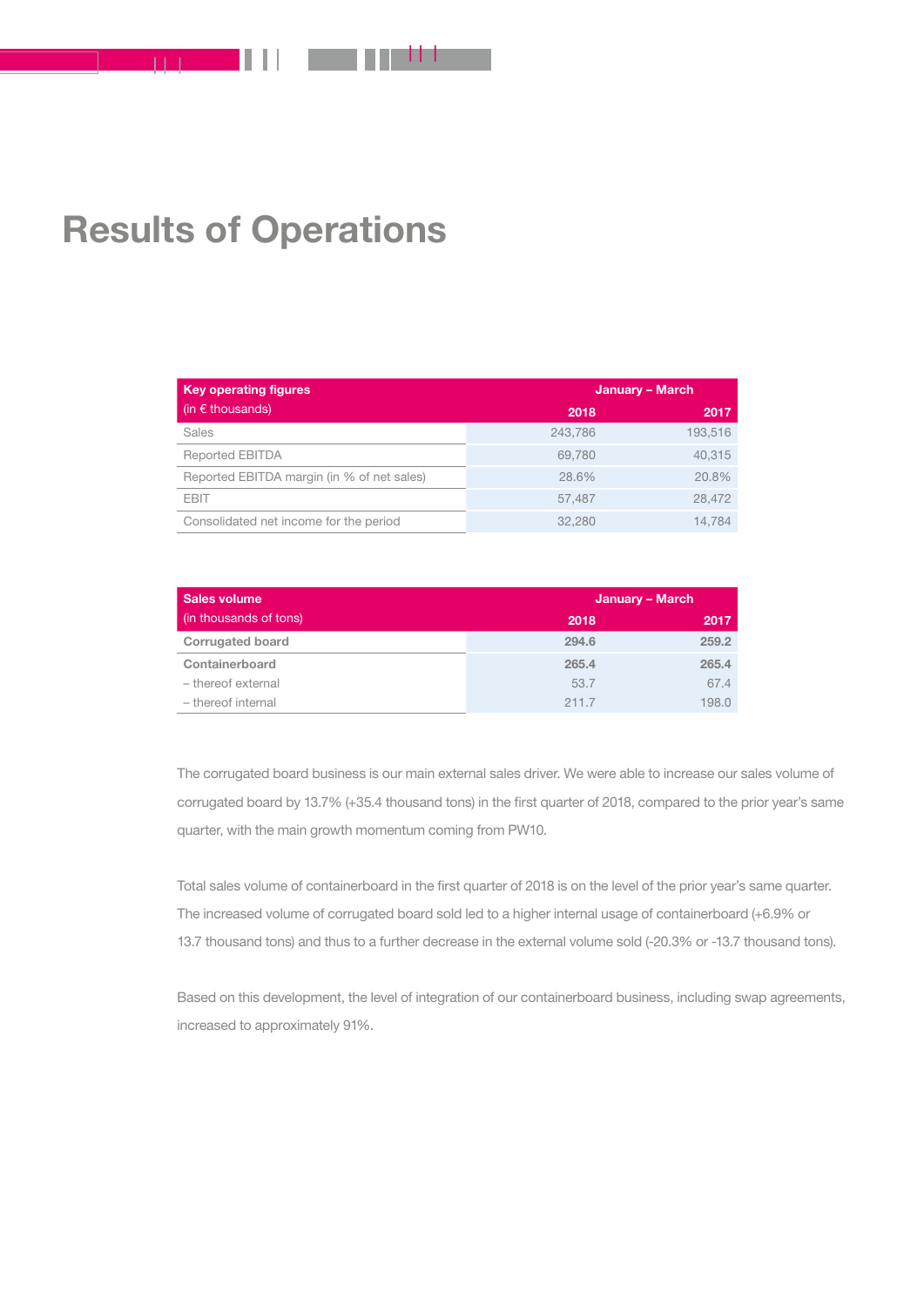- 3 Key Figures
- 4 Highlights
- 8 Letter to Investors
- 12 Disclaimer
- 14 Capital Market Activities
- 16 Business
- 18 Recent Developments
- 22 Market Developments
- **24 Results of Operations**
- 30 Net Asset Position
- 34 Financial Position
- 36 Unaudited Consolidated Interim Financial Information
- 42 Additional Explanatory Information
- 44 Legal Notice and Information

| <b>Sales</b>              | January - March |         |
|---------------------------|-----------------|---------|
| (in $\epsilon$ thousands) | 2018            | 2017    |
| Corrugated board          | 208,749         | 158,847 |
| Containerboard            | 25,265          | 24.774  |
| Other                     | 9.772           | 9.895   |
| <b>Total sales</b>        | 243,786         | 193,516 |

Total sales increased significantly by 26.0% (€50.3 mn) to €243.8 mn in the first quarter of 2018, compared to €193.5 mn in the same quarter of the prior year. This increase in sales is mainly attributable to further strong growth in our corrugated board sales (+31.4% or €49.9 mn) as a result of an increased price level and the higher volume sold. Our sales of containerboard slightly increased by 2.0% (€0.5 mn). The lower external volume sold was more than offset by price increases.

| Other operating income                |       | January - March |
|---------------------------------------|-------|-----------------|
| (in $\epsilon$ thousands)             | 2018  | 2017            |
| Investment subsidies                  | 63    | 63              |
| Income from exchange rate differences | 537   | 1,341           |
| Income from other periods             | 625   | 2.655           |
| Other income                          | 348   | 325             |
| Other operating income                | 1.573 | 4.384           |

Other operating income decreased by 64.1% (€2.8 mn) to €1.6 mn in the first quarter 2018, mainly resulting from lower income from other periods and lower income from exchange rate differences.

I.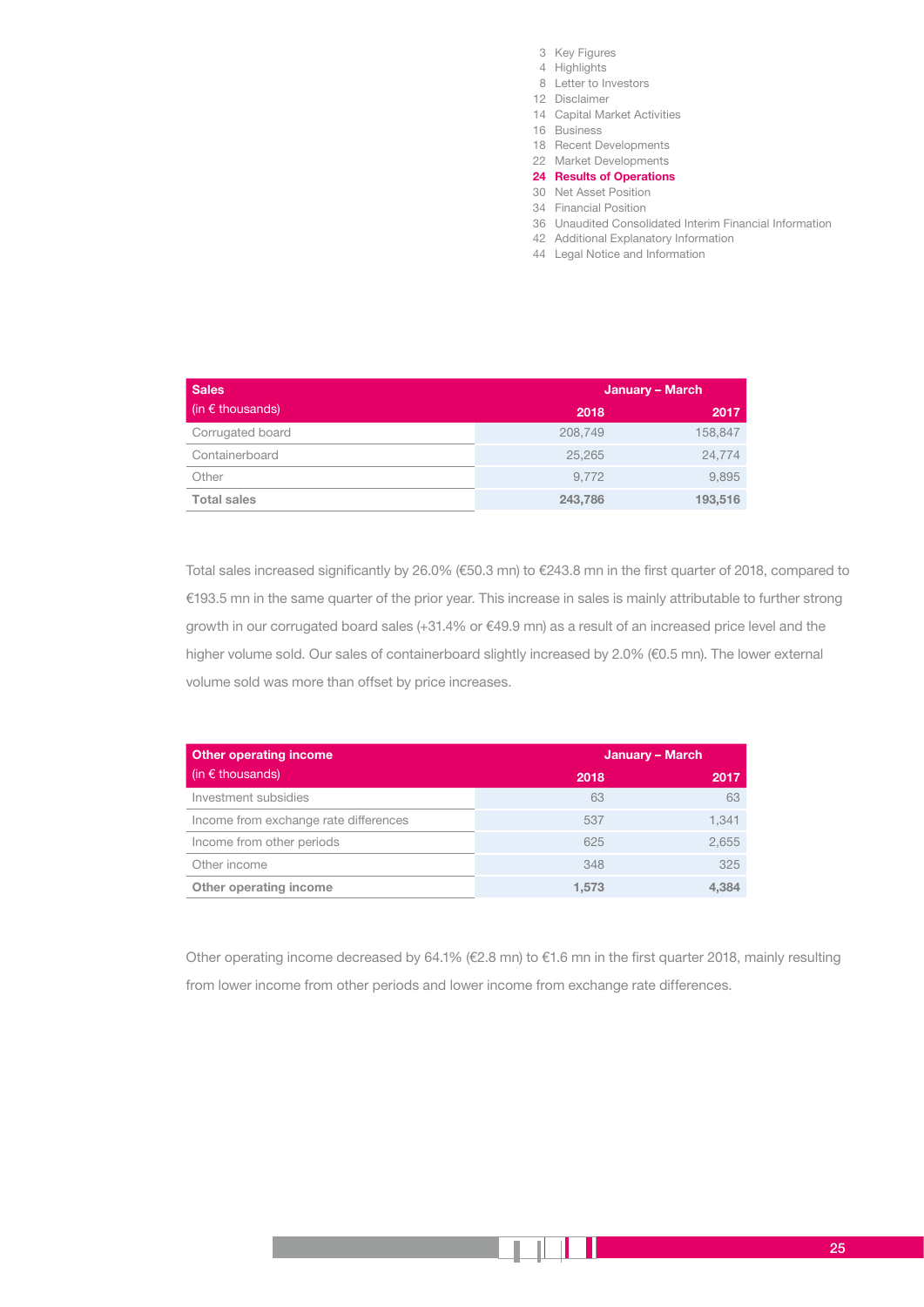| <b>Costs of materials</b>                        | January - March |         |
|--------------------------------------------------|-----------------|---------|
| $(in \in$ thousands)                             | 2018            | 2017    |
| Costs of raw materials, consumables and supplies | 97,850          | 83,371  |
| Costs of purchased services                      | 21.471          | 18.392  |
| <b>Costs of materials</b>                        | 119.321         | 101,763 |

Ш

Costs of materials increased by 17.3% (€17.6 mn) to €119.3 mn in the first quarter of 2018, primarily resulting from higher costs of raw material, consumables and supplies. This development was mainly driven by a higher quantity of externally purchased containerboard within the growth of our corrugated board business and a higher average price level for the externally purchased containerboard.

| <b>Personnel expenses</b>      | January - March |        |
|--------------------------------|-----------------|--------|
| (in $\epsilon$ thousands)      | 2018            | 2017   |
| Wages and salaries             | 15.548          | 13.827 |
| Social security and pensions   | 2.819           | 2.449  |
| - thereof for pension expenses | 49              | 65     |
| <b>Personnel expenses</b>      | 18,367          | 16,276 |

Personnel expenses increased by 12.8% (€2.1 mn) to €18.4 mn in the first quarter 2018. This increase is mainly attributable to a higher average number of employees, primarily as a result of the new production site Drizzona (PW11), since the built up of a workforce started in the third quarter of 2017.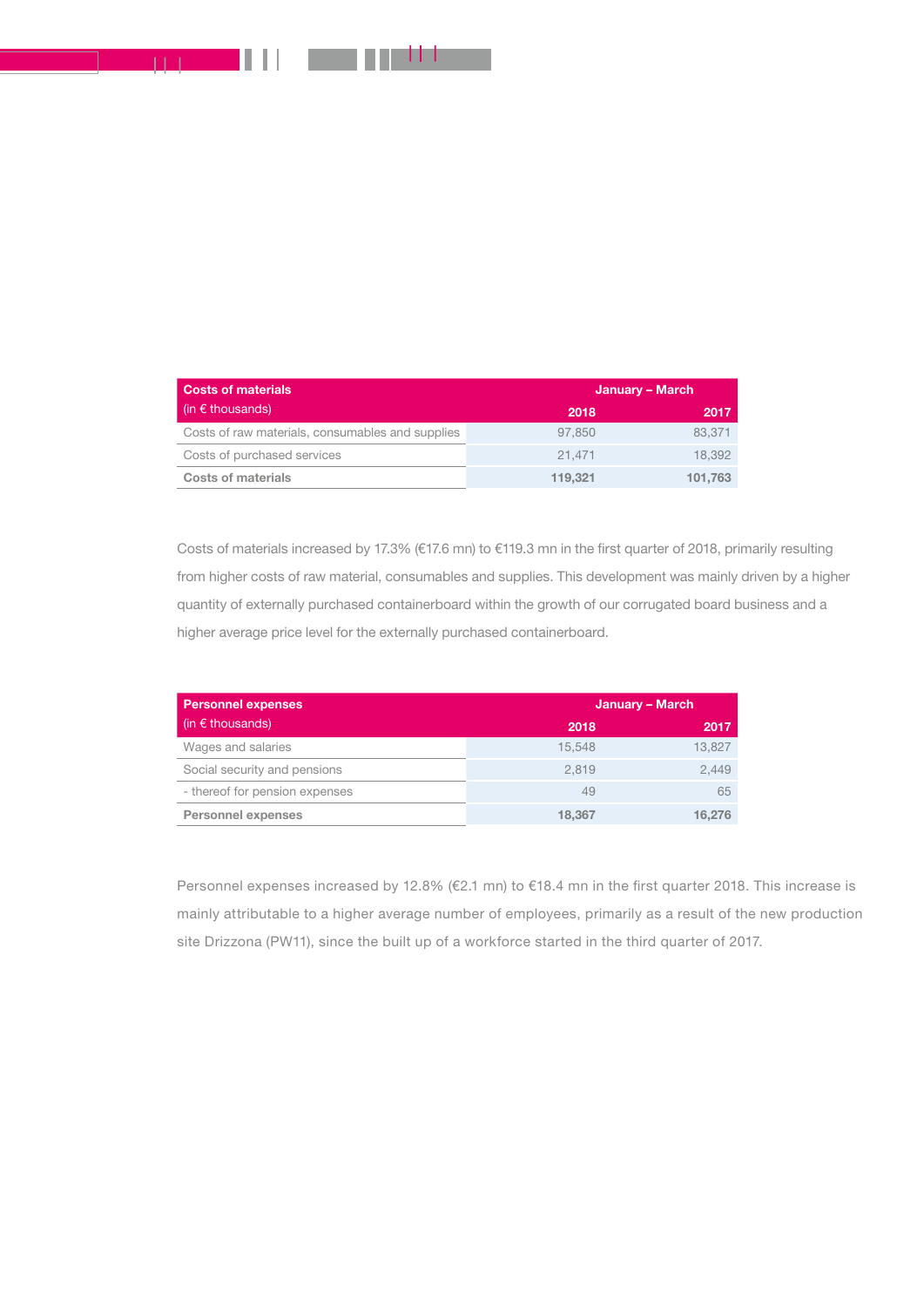- 3 Key Figures
- 4 Highlights
- 8 Letter to Investors
- 12 Disclaimer
- 14 Capital Market Activities
- 16 Business
- 18 Recent Developments
- 22 Market Developments
- **24 Results of Operations**
- 30 Net Asset Position
- 34 Financial Position
- 36 Unaudited Consolidated Interim Financial Information
- 42 Additional Explanatory Information
- 44 Legal Notice and Information

| <b>Other operating expenses</b>         | <b>January - March</b> |        |
|-----------------------------------------|------------------------|--------|
| (in $\epsilon$ thousands)               | 2018                   | 2017   |
| Freight expenses                        | 17,126                 | 16,134 |
| Maintenance and repair                  | 7,642                  | 8,342  |
| Paper machine clothings                 | 1,670                  | 1,143  |
| Rental and leasing costs                | 1.865                  | 1,627  |
| Legal and consulting fees               | 779                    | 588    |
| Expenses from exchange rate differences | 780                    | 832    |
| Expenses from other periods             | 258                    | 790    |
| Extraordinary expenses                  | 6,900                  | 3,280  |
| Others                                  | 5,335                  | 6,490  |
| Other operating expenses                | 42,355                 | 39,226 |
|                                         |                        |        |

Other operating expenses increased by 8.0% (€3.1 mn) to €42.4 mn in the first quarter 2018, primarily in connection with extraordinary expenses related to the senior secured notes offering in March 2018 and a volume-based increase in freight expenses.

> I Ш  $\mathbf{H}$ Ш

| <b>Results of operations</b>                   | <b>January - March</b> |           |  |
|------------------------------------------------|------------------------|-----------|--|
| (in $\epsilon$ thousands)                      | 2018                   | 2017      |  |
| <b>EBITDA</b>                                  | 69,780                 | 40,315    |  |
| Amortisation and depreciation of fixed assets  | $-12,293$              | $-11,843$ |  |
| Net interest result                            | $-5.996$               | $-5,493$  |  |
| Extraordinary income/expenses (other operating |                        |           |  |
| <i>income/expenses)</i>                        | $-6,900$               | $-3,280$  |  |
| Taxes on income                                | $-12,310$              | $-4.916$  |  |
| Consolidated net income for the period         | 32,280                 | 14.784    |  |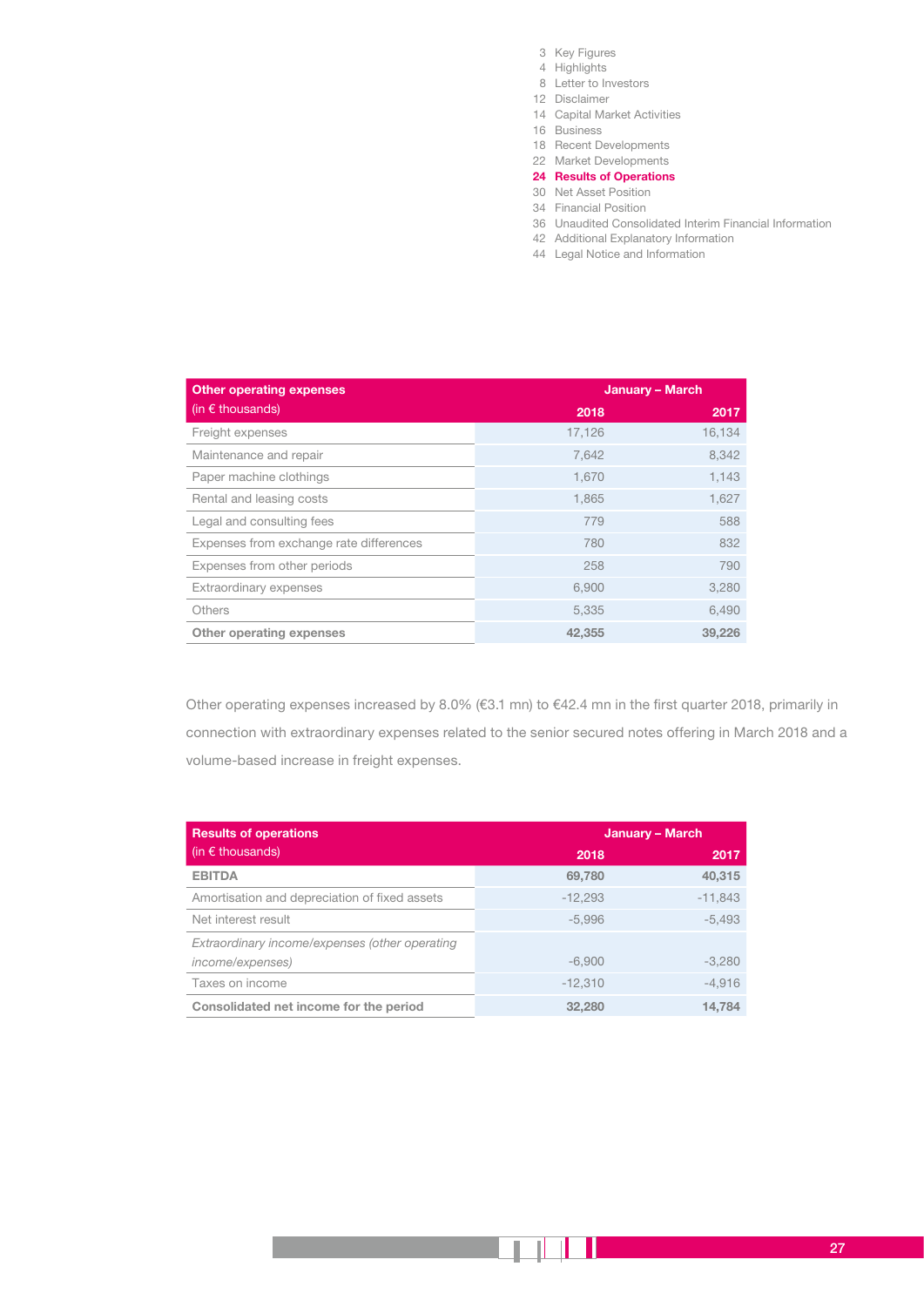In the first quarter of 2018, EBITDA increased significantly by 73.1% (€29.5 mn) to €69.8 mn, mainly driven by a further strong operating performance with growth in sales volume of corrugated board and a positive price/margin development compared to the previous year's first quarter. Since prices for recycled containerboard and corrugated board further increased during the first quarter of 2018, while prices for recycled paper decreased, the gross margin level in the first three months of 2018 was significantly higher compared to the prior year's same period, representing the main impact on our EBITDA.

The net interest result declined by 9.2% (€0.5 mn) to €-6.0 mn in the first quarter 2018, mainly as a result of the higher average financial liabilities.

Extraordinary expenses in the first quarter 2018 are related to the senior secured fixed rate notes offering in March 2018. In the prior year's same period, the extraordinary expenses were due to the senior secured floating rate notes offering in March 2017.

In the first quarter of 2018, taxes on income increased by €7.4 mn to €12.3 mn, mainly in connection with the higher results.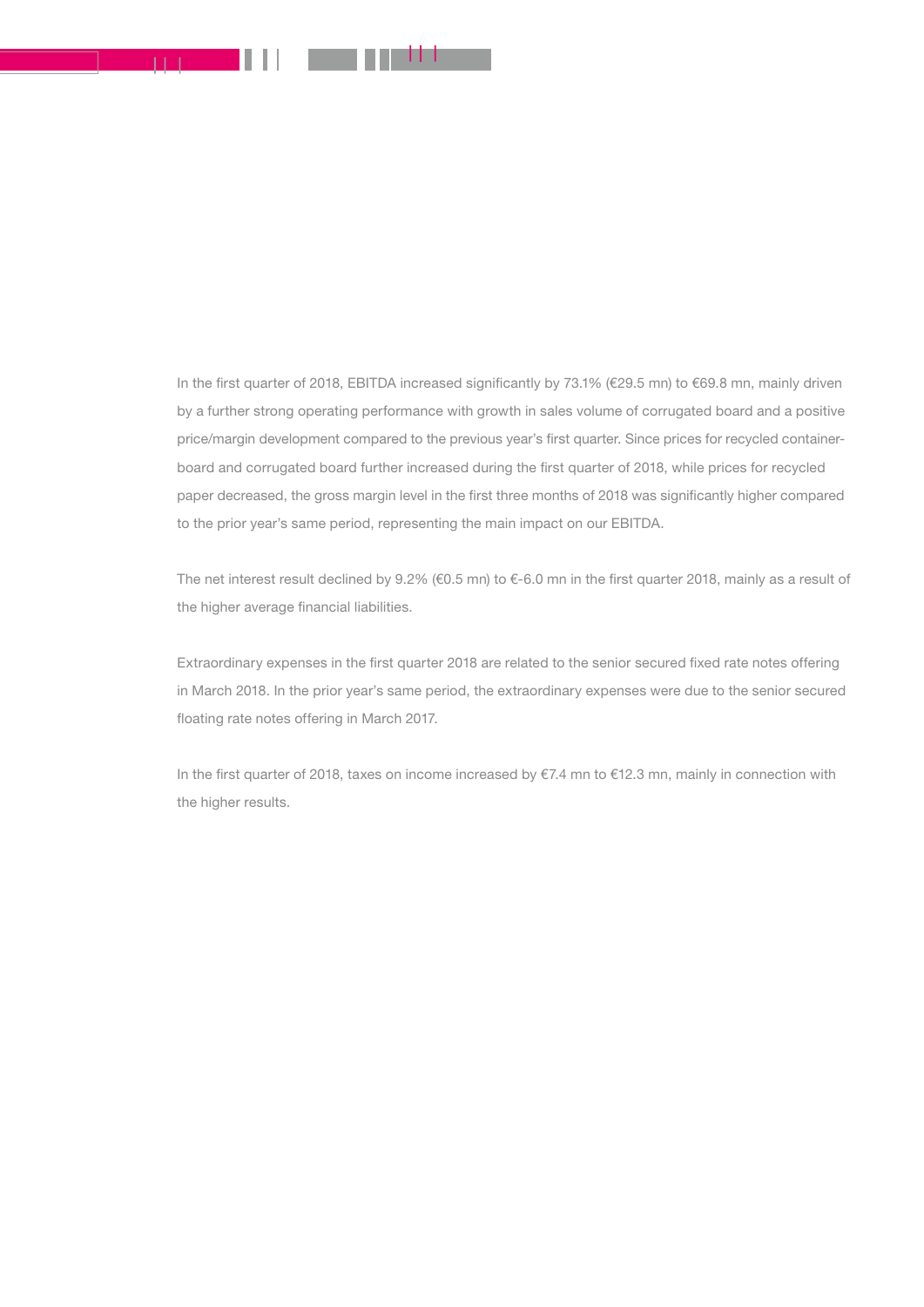- 3 Key Figures
- 4 Highlights
- 8 Letter to Investors
- 12 Disclaimer 14 Capital Market Activities
- 16 Business
- 
- 18 Recent Developments 22 Market Developments
- **24 Results of Operations**
- 30 Net Asset Position
- 34 Financial Position

 $\mathbb{H}^1$ 

H

Ţ

- 36 Unaudited Consolidated Interim Financial Information
- 42 Additional Explanatory Information
- 44 Legal Notice and Information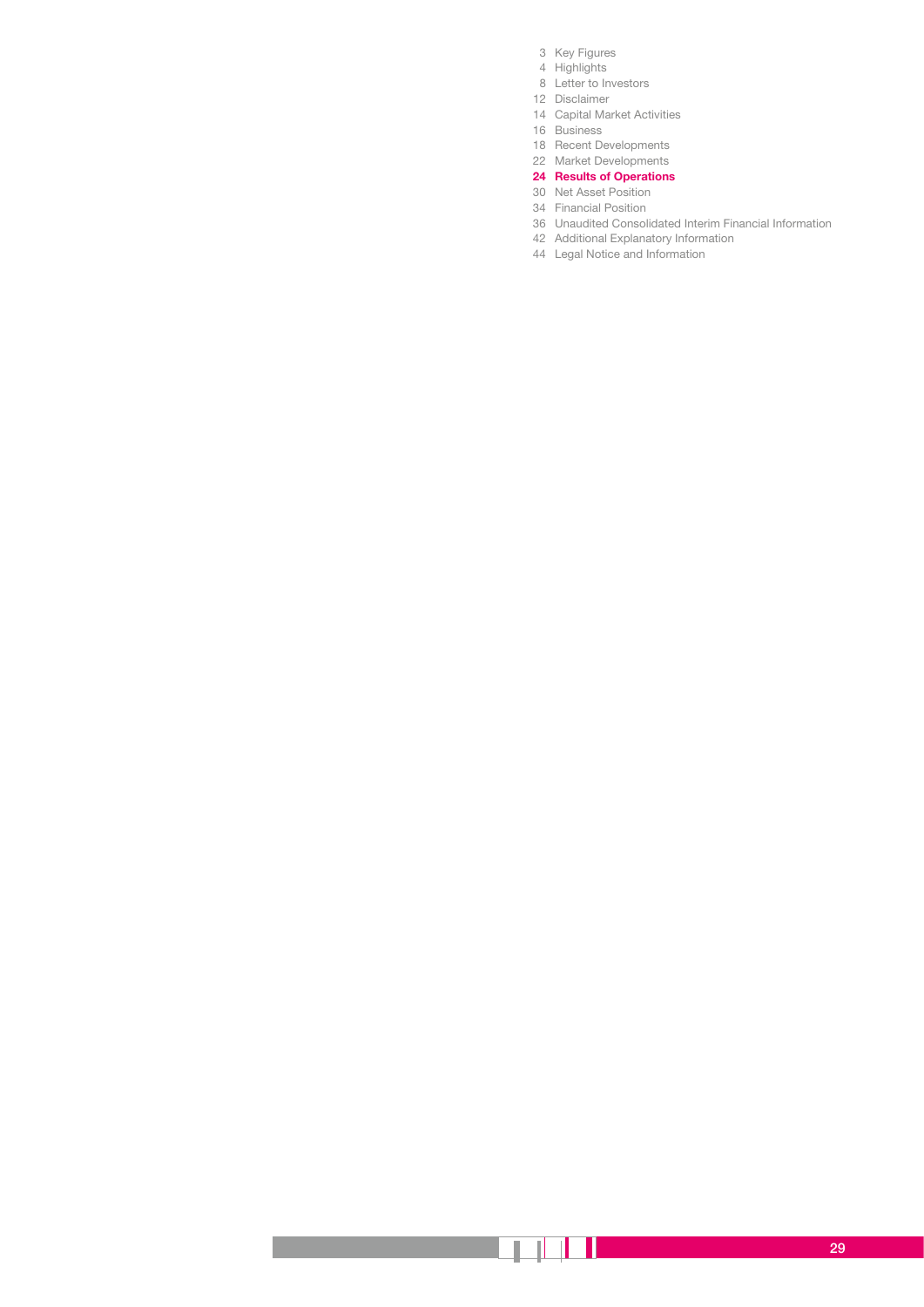## **Net Asset Position**

The following statements describe the main changes in the balance sheet as at 31 March 2018 compared to 31 December 2017.

|      | <b>Assets</b>                         | 31/03/2018 | 31/12/2017 |
|------|---------------------------------------|------------|------------|
|      | (in $\epsilon$ thousands)             |            |            |
| А.   | Fixed assets                          | 653,362    | 640,980    |
| B.   | Current assets                        | 770.993    | 303,602    |
| L.   | Inventories                           | 84.727     | 86.864     |
| Ш.   | Receivables and other assets          | 132,866    | 98.791     |
| III. | Cash in hand, bank balances           | 553,400    | 117,946    |
| С.   | Prepaid expenses and deferred charges | 22,396     | 917        |
| D.   | Deferred tax assets                   | $\theta$   | 857        |
|      | <b>Total assets</b>                   | 1.446.751  | 946,356    |

|               | <b>Equity and Liabilities</b><br>(in $\epsilon$ thousands) | 31/03/2018 | 31/12/2017 |
|---------------|------------------------------------------------------------|------------|------------|
| А.            | Shareholder's equity                                       | 309.724    | 277,314    |
| В.            | Investment grants for fixed assets                         | 2,623      | 2,685      |
| C.            | Provisions                                                 | 65,823     | 61,533     |
| D.            | Liabilities                                                | 1,063,306  | 601,204    |
| L.            | <b>Bonds</b>                                               | 945,000    | 495,000    |
| $\mathbb{H}.$ | Bank loans                                                 | 40.196     | 42,519     |
| III.          | Trade payables                                             | 60,932     | 51,524     |
| IV.           | Other liabilities                                          | 17,178     | 12,161     |
| Е.            | Deferred income                                            | 3.352      | 3.620      |
| E.            | Deferred tax liabilities                                   | 1,924      | $\Omega$   |
|               | <b>Total equity and liabilities</b>                        | 1,446,751  | 946,356    |

**Inventories** amounted to €84.7 mn as at 31 March 2018, which is slightly below the level as at 31 December 2017 (2.5% or €2.1 mn). An increase of raw materials and supplies, driven by a higher quantity of spare parts was more than offset by a decrease of work in process caused by lower stocks of internal purchased containerboard at our Prowell plants.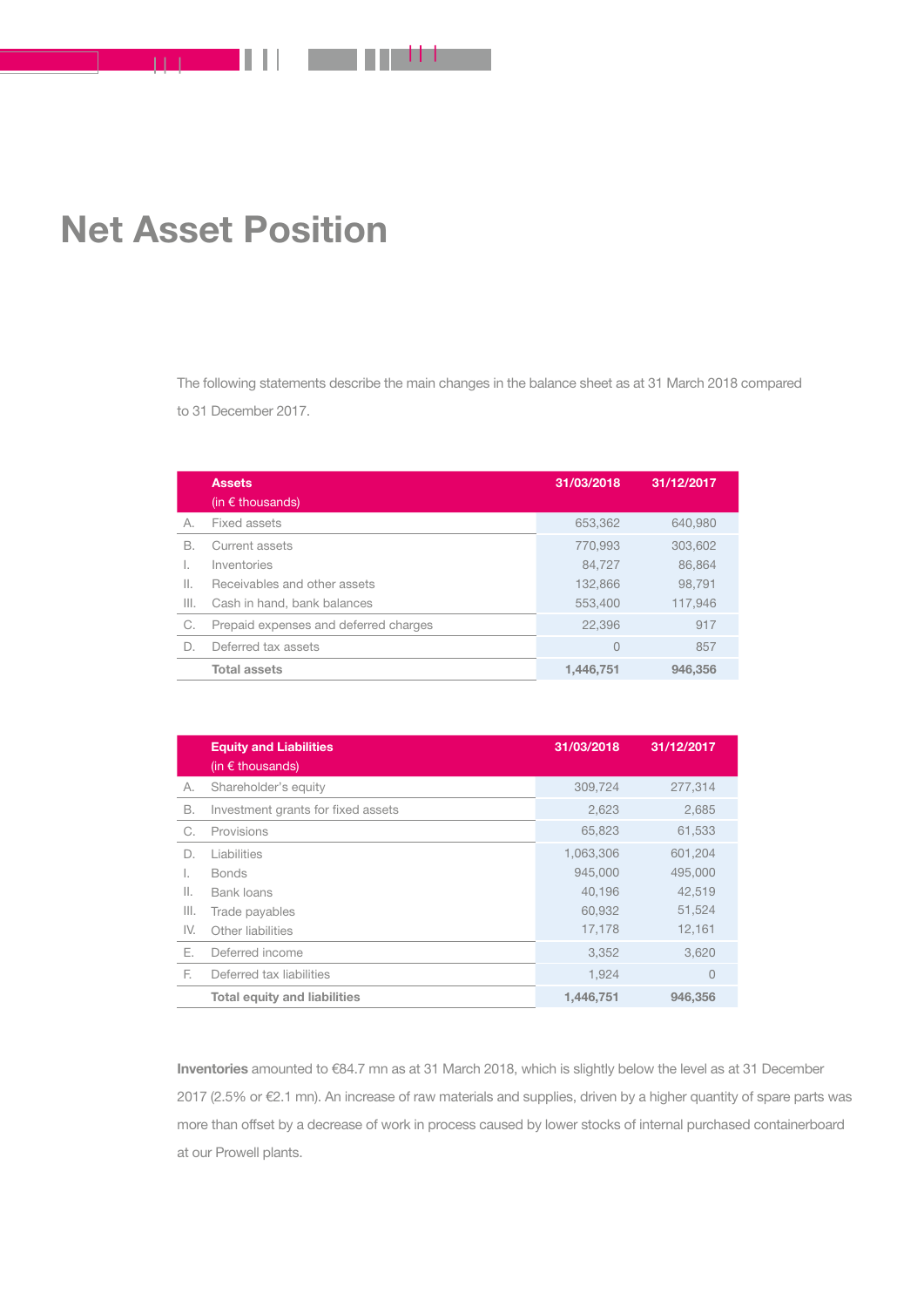- 3 Key Figures 4 Highlights 8 Letter to Investors 12 Disclaimer 14 Capital Market Activities 16 Business 18 Recent Developments 22 Market Developments 24 Results of Operations **30 Net Asset Position** 34 Financial Position 36 Unaudited Consolidated Interim Financial Information 42 Additional Explanatory Information
- 44 Legal Notice and Information

**Trade receivables** increased by €40.1 mn or 50.8% to €118.9 mn as at 31 March 2018, following our sales growth and as a result of a lower factoring and forfaiting volume at the end of March due to the already high cash position resulting from the senior secured notes offering in March.

**Other assets** decreased by €6.0 mn or 30.1% to €13.9 mn as at 31 March 2018, mainly in connection with lower receivables from factoring and forfaiting.

In connection with the senior secured notes offering in March, **cash in hand, bank balances** amounted to €553.4 mn as at 31 March 2018, which is significantly above the level as at 31 December 2017 and also above our "usual range". The proceeds were earmarked to redeem in full the €345 mn outstanding principal amount of existing fixed rate notes due 2022 on 1 May 2018 and to pay a special cash dividend of approximately €87 mn to JH-Holding and our minority shareholders.

**Prepaid expenses and deferred charges** increased by €21.5 mn to €22.4 mn, primarily due to lump sum fee payments to JH-Holding and our minority shareholders in return for granting security over their shares in Progroup AG to secure our obligations under the Super Senior Revolving Credit Facility, the Senior Secured PLN Facilities, the Senior Secured EUR Facility, the Senior Secured GBP Facility and the Senior Secured Notes.

As at 31 March 2018, **deferred tax assets** decreased by €0.9 mn to €0 mn due to further reduction of our interest carryforwards in connection with the positive EBITDA development in recent years, netted against deferred tax liabilities, mainly from the acquisition of the combined heat and power plant. Following this development, a **deferred tax liability** was recognised as at 31 March 2018 for the first time.

**Shareholder's equity** increased by 11.7% from €277.3 mn as at 31 December 2017 to €309.7 mn as at 31 March 2018 as a result of consolidated net income and currency effects.

**Tax provisions** increased by €6.2 mn to €20.0 mn due to the higher taxes on income following our strong results.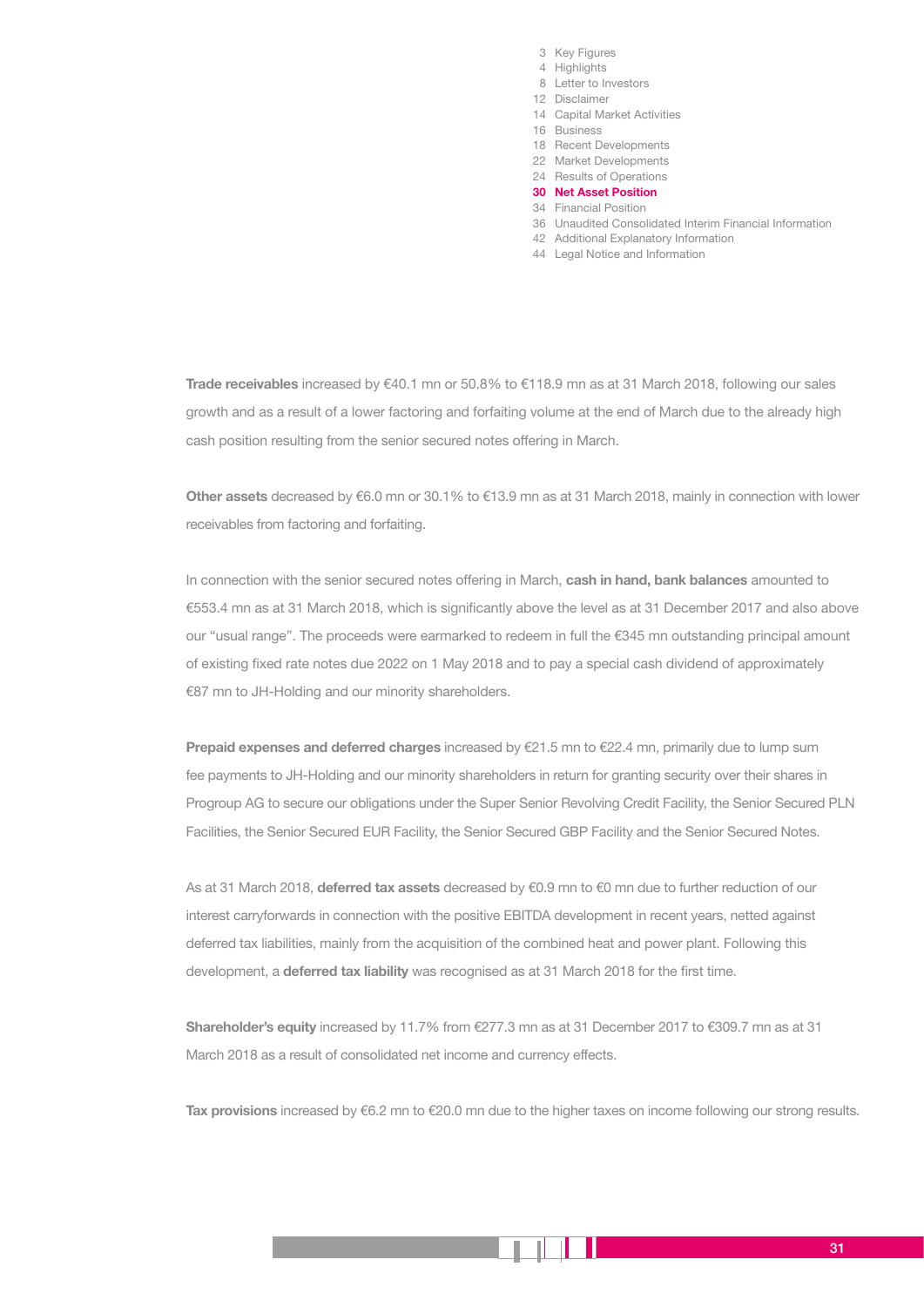**Bonds** increased by €450.0 mn to €945.0 mn as at 31 March 2018 in connection with a further senior secured notes offering (please also refer to the description of the development of cash in hand, bank balances above and the section "Capital Market Activities").

**The Contract** 

Ш

As at 31 March 2018, **bank loans** decreased by €2.3 mn to €40.2 mn, mainly as a result of scheduled repayments of the Senior Secured PLN Facilities.

The increase in **trade payables** by €9.4 mn or 18.3% to €60.9 mn as at 31 March 2018 is mainly due to payables in connection with our current Prowell projects (PW11 and PW12) as well as the higher external containerboard purchase to cover the raw material demand of our growing corrugated board business.

The increase in **other liabilities** by €5.0 mn to €17.2 mn as at 31 March 2018 is mainly related to a higher amount of accrued interest for our senior secured notes.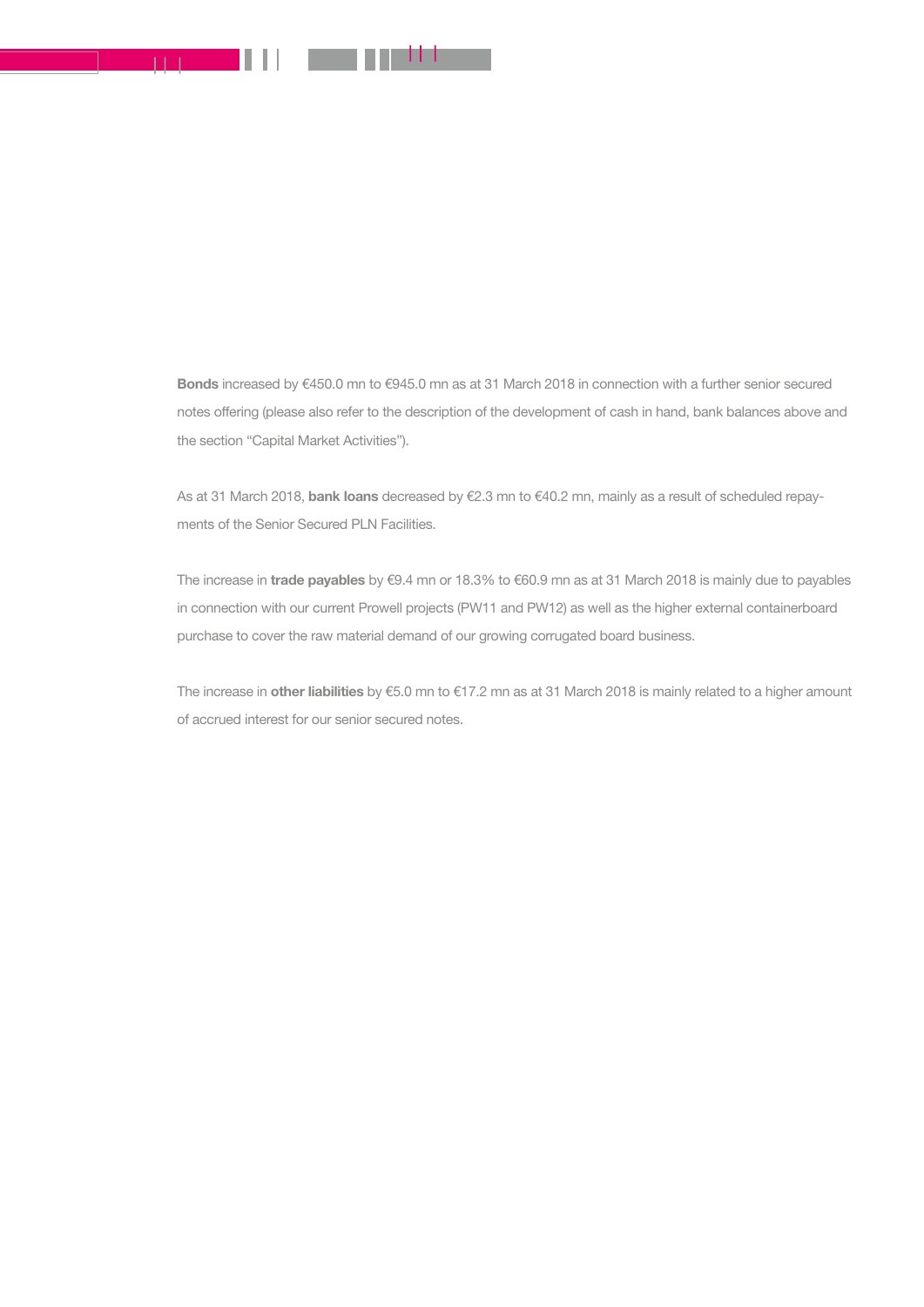- 3 Key Figures
- 4 Highlights
- 8 Letter to Investors
- 12 Disclaimer
- 14 Capital Market Activities
- 16 Business

 $\mathbb{H}^1$ 

H

Ţ

- 18 Recent Developments
- 22 Market Developments
- 24 Results of Operations
- **30 Net Asset Position** 34 Financial Position
- 36 Unaudited Consolidated Interim Financial Information
- 42 Additional Explanatory Information
- 44 Legal Notice and Information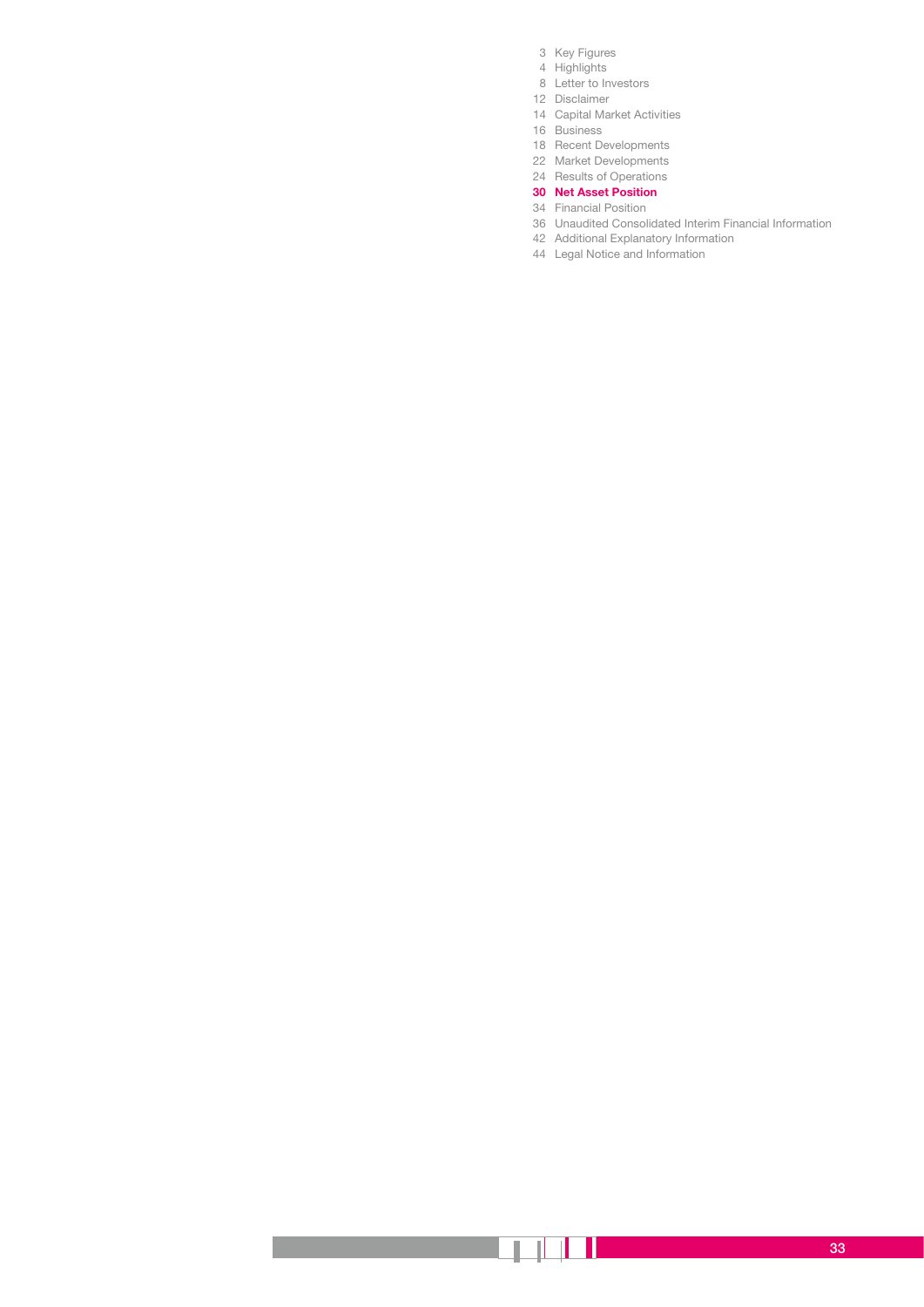## **Financial Position**

| <b>Summary of cash flows</b>         |           | January - March |
|--------------------------------------|-----------|-----------------|
| (in $\epsilon$ thousands)            | 2018      | 2017            |
| Cash flows from operating activities | 31.220    | 9.208           |
| Cash flows from investing activities | $-18.714$ | $-11.686$       |
| Free cash flow                       | 12,506    | $-2.478$        |
| Cash flows from financing activities | 423.267   | 169.343         |

**Cash flows from operating activities** increased by €22.0 mn to €31.2 mn in the first quarter of 2018, mainly driven by a higher EBITDA thanks to our strong operating performance. Contrary effects resulted from a strong increase in working capital, predominantly driven by an increase in trade receivables.

**Cash flows from investing activities** amounted to €-18.7 mn in the first quarter of 2018 and are mainly attributable to the construction of our new corrugated board plants PW11 in Italy and PW12 in the United Kingdom. Furthermore, several smaller investments in different plants as part of our continuous maintenance capital expenditures are included.

**Free cash flow** for the first quarter, calculated as cash flows from operating activities plus cash flows from investing activities, increased as a result of the higher cash flows from operating activities.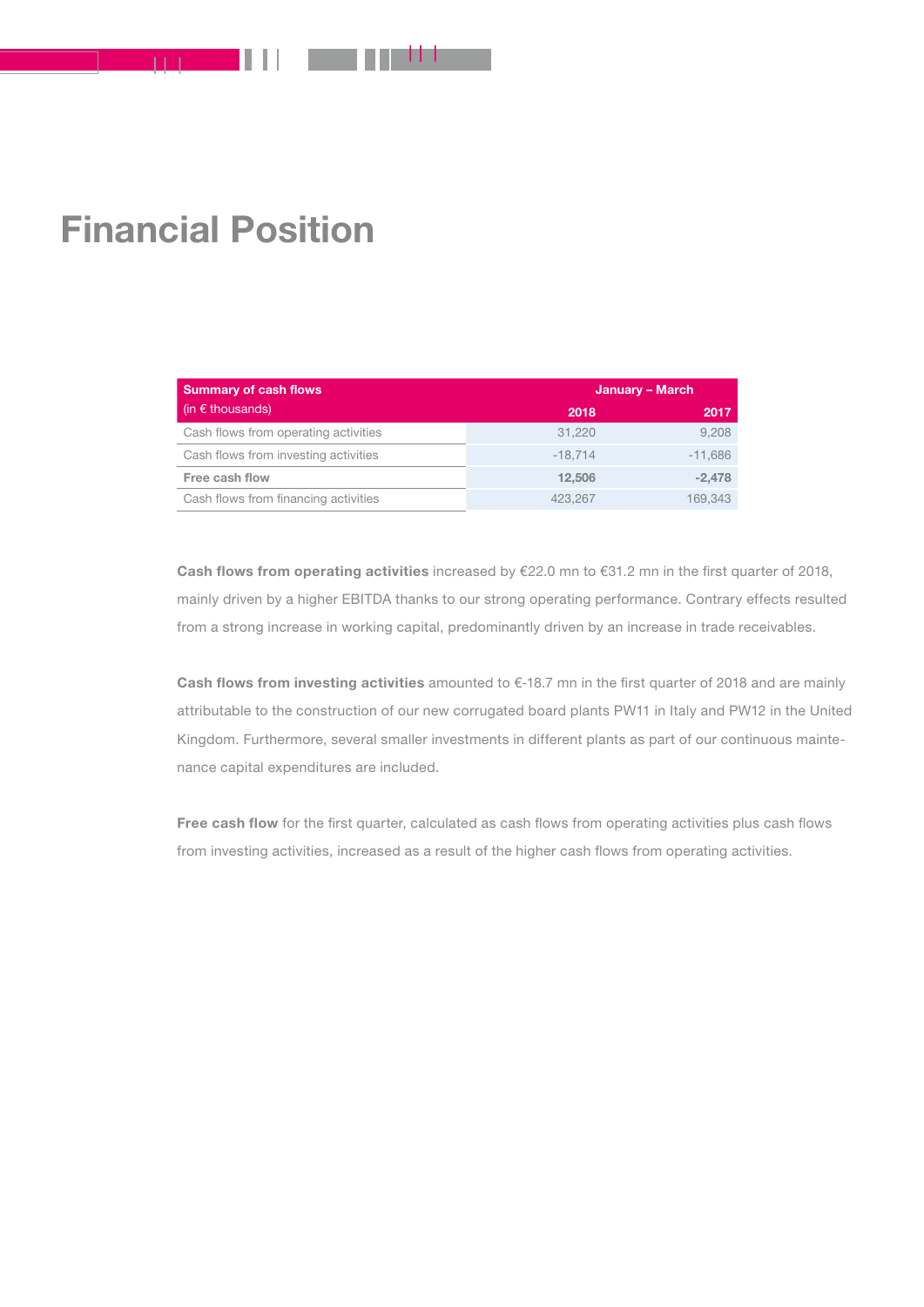- 3 Key Figures
- 4 Highlights
- 8 Letter to Investors
- 12 Disclaimer
- 14 Capital Market Activities
- 16 Business
- 18 Recent Developments
- 22 Market Developments
- 24 Results of Operations
- 30 Net Asset Position
- **34 Financial Position**
- 36 Unaudited Consolidated Interim Financial Information
- 42 Additional Explanatory Information
- 44 Legal Notice and Information

**Cash inflows from financing activities** in the first quarter of 2018 were mainly related to another senior secured notes offering (€450 mn). On the other hand we had cash outflows for interest paid (€20.9 mn) as well as cash payments relating to expenditure of exceptional size or incidence (€3.9 mn) due to extraordinary expenses in connection with the senior secured notes offering (transaction costs, advisory and professional fees and others). Interest paid contains interest for our senior secured floating rate notes as well as bank loans (€1.6 mn) and lump sum fee payments (€19.3 mn) to JH-Holding and our minority shareholders in consideration for granting security over their shares in Progroup AG to secure our obligations under the Super Senior Revolving Credit Facility, the Senior Secured PLN Facilities, the Senior Secured EUR Facility, the Senior Secured GBP Facility and the Senior Secured Notes.

**Cash funds** (cash in hand, bank balances) significantly increased by €435.5 mn and amounted to €553.4 mn as at 31 March 2018, compared to €117.9 mn as at 31 December 2017. Since we have not used the proceeds from the latest senior secured notes offering until the end of March, our cash funds considerably exceed our "usual range".

> I Ш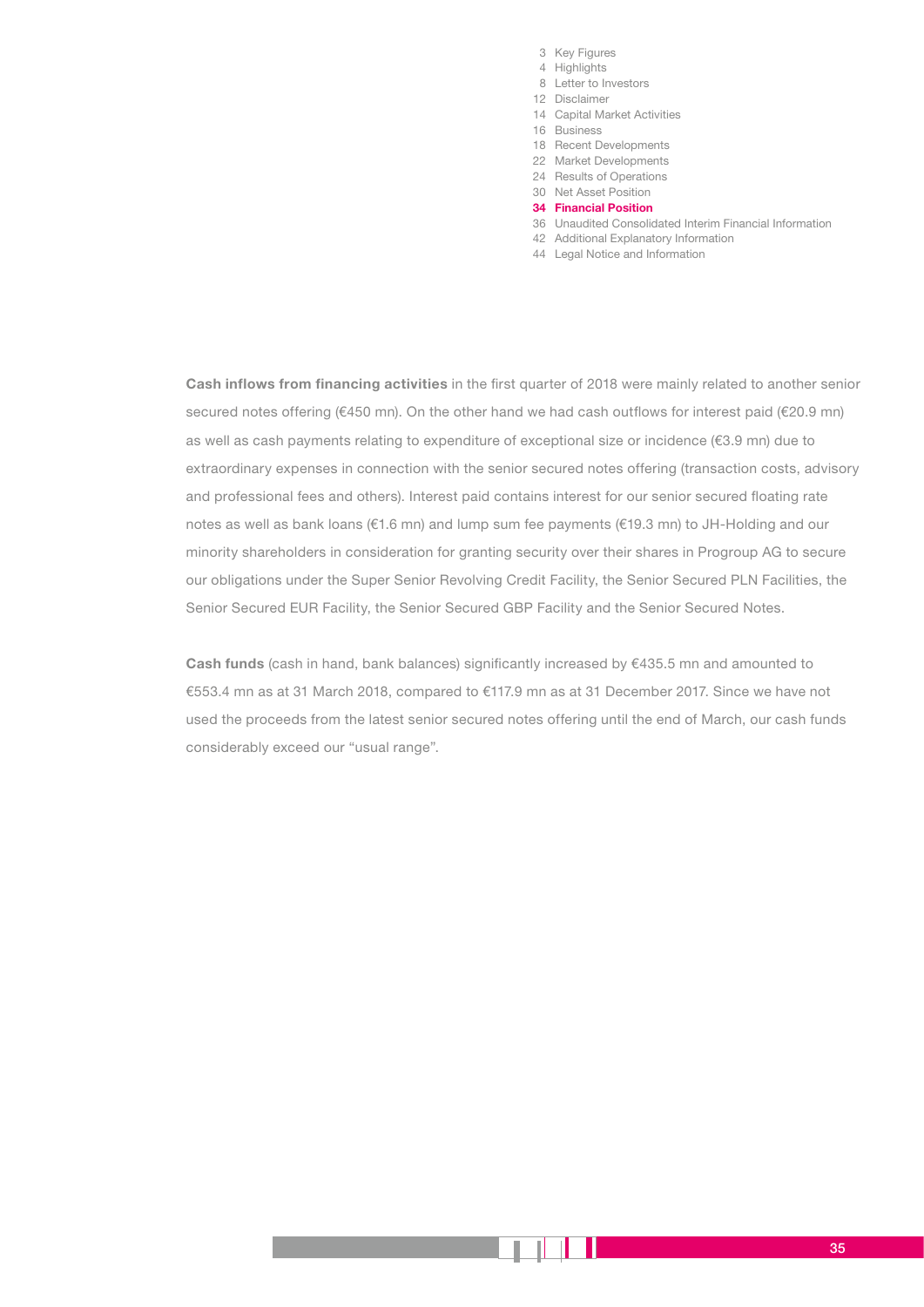

## **Unaudited Consolidated Interim 31 March / Q1 2018 Financial Information**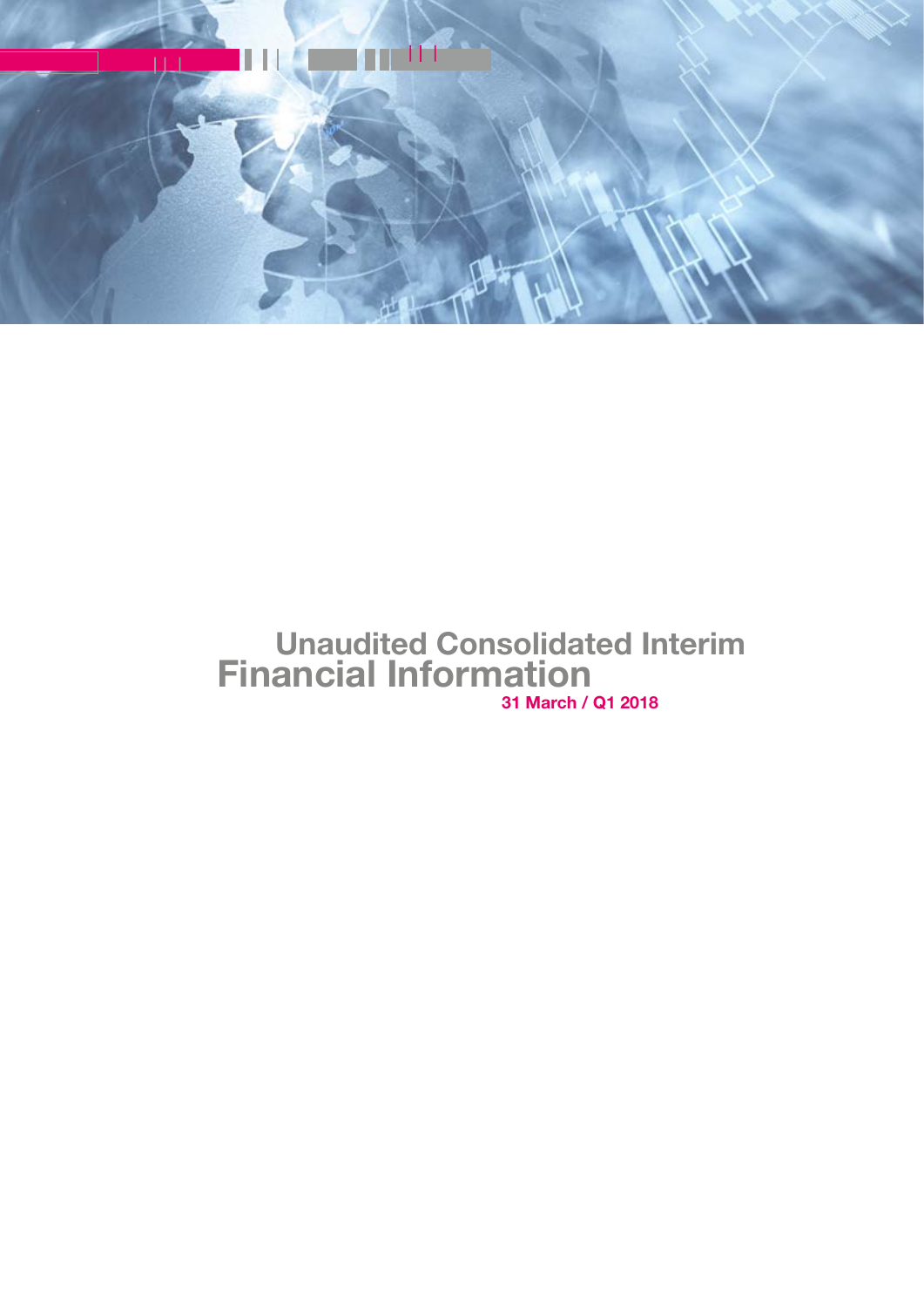## **Consolidated Balance Sheet**

### **Assets**

<u>n martin a</u>

Ţ

|           | <b>Assets</b><br>(in $\epsilon$ thousands)                    | 31/03/2018* | 31/12/2017 |
|-----------|---------------------------------------------------------------|-------------|------------|
| А.        | <b>Fixed assets</b>                                           |             |            |
| L.        | Intangible assets                                             |             |            |
| 1.        | Purchased concessions, industrial property and similar rights |             |            |
|           | and assets, and licenses in such rights and assets            | 19,136      | 19,774     |
|           |                                                               | 19,136      | 19,774     |
| Ш.        | <b>Tangible assets</b>                                        |             |            |
| 1.        | Land and buildings including buildings on leasehold land      | 193,987     | 184,497    |
| 2.        | Technical equipment and machinery                             | 388,651     | 397,049    |
| 3.        | Other equipment, factory and office equipment                 | 6,809       | 6,904      |
| 4.        | Prepayments and constructions in process                      | 44,741      | 32,720     |
|           |                                                               | 634,188     | 621,169    |
| III.      | <b>Financial assets</b>                                       |             |            |
| 1.        | Shares in affiliated companies                                | 37          | 37         |
|           |                                                               | 37          | 37         |
|           |                                                               | 653,362     | 640,980    |
| <b>B.</b> | <b>Current assets</b>                                         |             |            |
| Ι.        | Inventories                                                   |             |            |
| 1.        | Raw materials, consumables and supplies                       | 55,500      | 53,985     |
| 2.        | Work in process                                               | 24,111      | 27,671     |
| 3.        | Finished goods                                                | 5,013       | 5,061      |
| 4.        | Prepayments                                                   | 103         | 147        |
|           |                                                               | 84,727      | 86,864     |
| Ш.        | Receivables and other assets                                  |             |            |
| 1.        | Trade receivables                                             | 118,934     | 78,859     |
| 2.        | Receivables from affiliated companies                         | 17          | 39         |
| 3.        | Other assets                                                  | 13,915      | 19,893     |
|           |                                                               | 132,866     | 98,791     |
| Ш.        | Cash in hand, bank balances                                   | 553,400     | 117,946    |
|           |                                                               | 770,993     | 303,602    |
| C.        | Prepaid expenses and deferred charges                         | 22,396      | 917        |
| D.        | Deferred tax assets                                           | $\Omega$    | 857        |
|           | <b>Total assets</b>                                           | 1,446,751   | 946,356    |

\* Unaudited consolidated interim financial information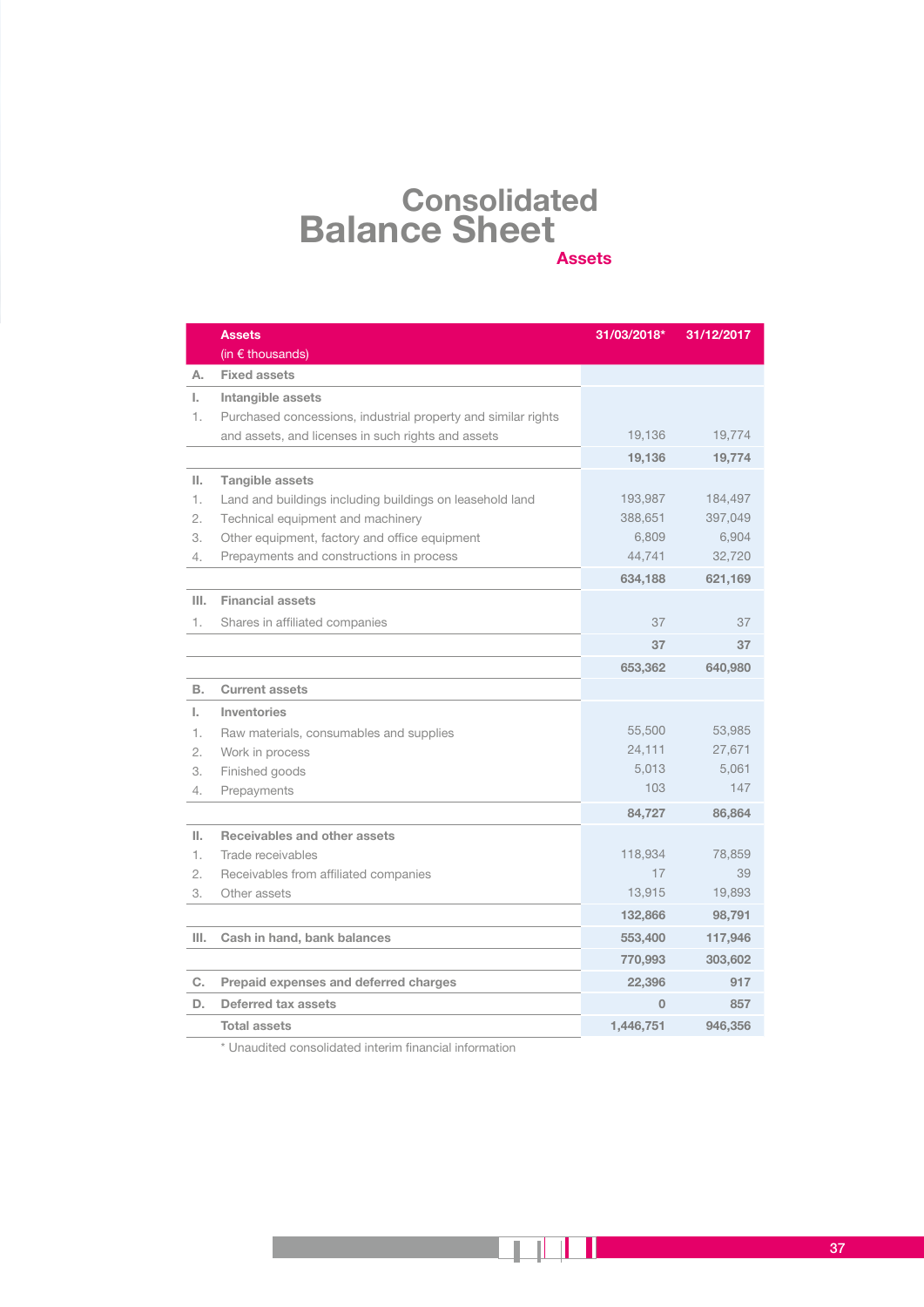## **Consolidated Balance Sheet**

-11-1

**TELEVISION** 

## **Equity and Liabilities**

|           | <b>Equity and Liabilities</b>       | 31/03/2018* | 31/12/2017     |
|-----------|-------------------------------------|-------------|----------------|
|           | (in $\epsilon$ thousands)           |             |                |
| А.        | Shareholder's equity                |             |                |
| 1.        | Subscribed capital                  | 7,588       | 7,588          |
| 2.        | Capital reserve                     | 75,414      | 75,414         |
| 3.        | Revenue reserves                    | 1,408       | 1,408          |
| 4.        | Currency translation adjustment     | $-325$      | $-454$         |
| 5.        | Consolidated net retained profits   | 225,639     | 193,358        |
|           |                                     | 309.724     | 277,314        |
| <b>B.</b> | Investment grants for fixed assets  | 2,623       | 2,685          |
|           |                                     |             |                |
| C.        | Provisions                          |             |                |
| 1.        | Provisions for pensions             | 116         | 173            |
| 2.        | Tax provisions                      | 19,959      | 13,732         |
| 3.        | Other provisions                    | 45,747      | 47,628         |
|           |                                     | 65,823      | 61,533         |
| D.        | Liabilities                         |             |                |
| 1.        | <b>Bonds</b>                        | 945,000     | 495,000        |
| 2.        | Bank loans                          | 40,196      | 42,519         |
| 3.        | Trade payables                      | 60,932      | 51,524         |
| 4.        | Other liabilities                   | 17,178      | 12,161         |
|           |                                     | 1,063,306   | 601,204        |
| Е.        | Deferred income                     | 3,352       | 3,620          |
|           |                                     |             |                |
| Е.        | Deferred tax liabilities            | 1,924       | $\overline{0}$ |
|           | <b>Total equity and liabilities</b> | 1,446,751   | 946,356        |

\* Unaudited consolidated interim financial information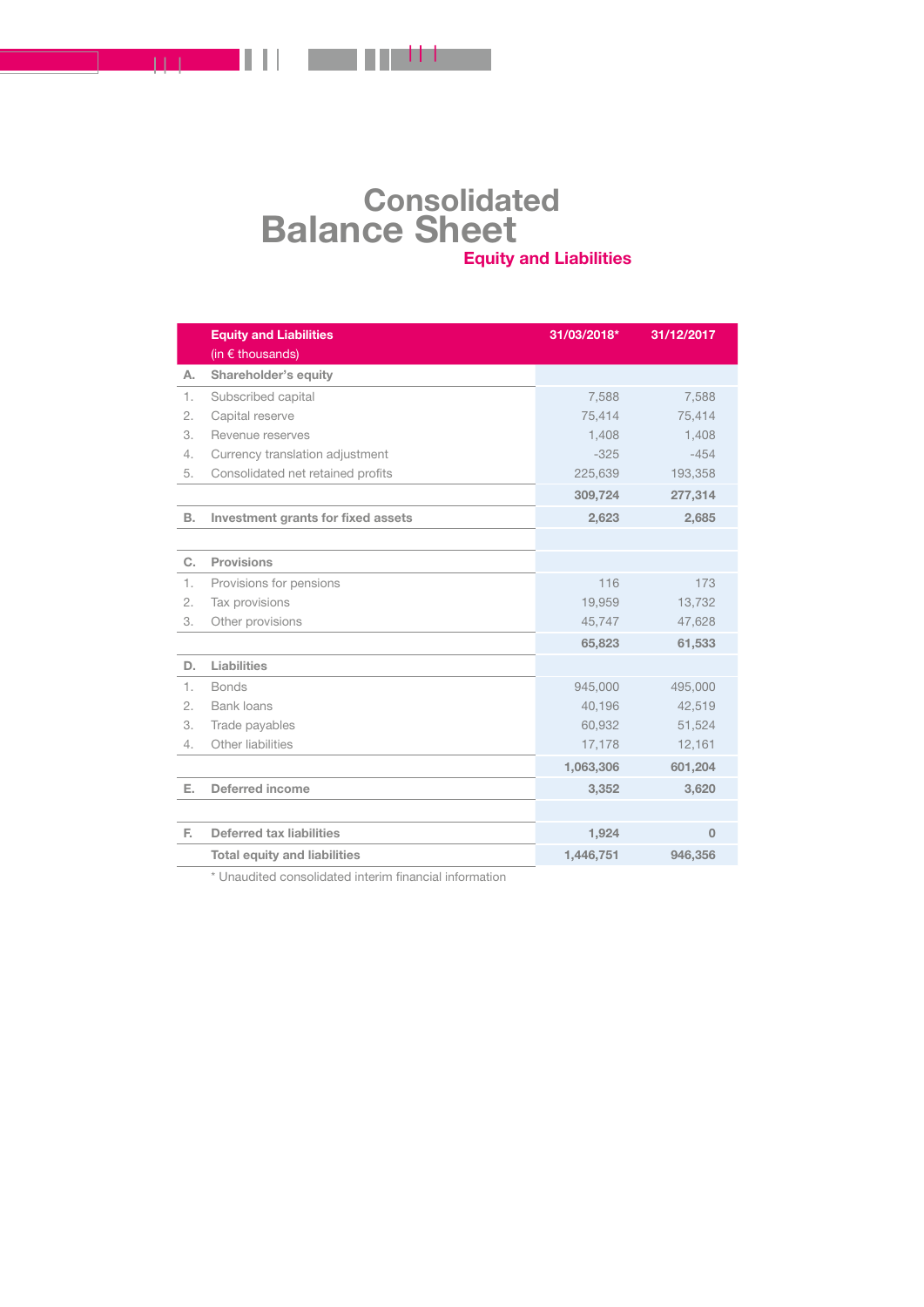## **Consolidated Statement Income**

|     | <b>Consolidated Income Statement</b>                    |            | January - March* |  |  |
|-----|---------------------------------------------------------|------------|------------------|--|--|
|     | (in $\epsilon$ thousands)                               | 2018       | 2017             |  |  |
| 1.  | Sales                                                   | 243,786    | 193,516          |  |  |
| 2.  | Increase/decrease in finished goods and work in process | $-3,608$   | $-3,786$         |  |  |
| З.  | Other own work capitalised                              | 1,521      | 548              |  |  |
| 4.  | Other operating income                                  | 1,573      | 4,384            |  |  |
| 5.  | Costs of materials                                      |            |                  |  |  |
| a)  | Costs of raw materials, consumables and supplies        | $-97,850$  | $-83,371$        |  |  |
| b)  | Costs of purchased services                             | $-21,471$  | $-18,392$        |  |  |
|     |                                                         | $-119,321$ | $-101,763$       |  |  |
| 6.  | Personnel expenses                                      |            |                  |  |  |
| a)  | Wages and salaries                                      | $-15,548$  | $-13,827$        |  |  |
| b)  | Social security and pensions                            | $-2,819$   | $-2,449$         |  |  |
|     |                                                         | $-18,367$  | $-16,276$        |  |  |
| 7.  | Amortisation and depreciation of fixed intangible and   |            |                  |  |  |
|     | tangible assets                                         | $-12,293$  | $-11,843$        |  |  |
| 8.  | Other operating expenses                                | $-42,355$  | $-39,226$        |  |  |
| 9.  | Other interest and similar income                       | 10         | 10               |  |  |
| 10. | Interest and similar expenses                           | $-6,007$   | $-5,503$         |  |  |
| 11. | Taxes on income                                         | $-12,310$  | $-4,916$         |  |  |
| 12. | <b>Earnings after taxes</b>                             | 32,630     | 15,146           |  |  |
| 13. | Other taxes                                             | $-350$     | $-362$           |  |  |
| 14. | Consolidated net income for the period                  | 32,280     | 14,784           |  |  |
| 15. | Consolidated unappropriated retained earnings           |            |                  |  |  |
|     | brought forward                                         | 193,358    | 178,466          |  |  |
| 16. | <b>Consolidated net retained profits</b>                | 225,639    | 193,250          |  |  |
|     |                                                         |            |                  |  |  |

\* Unaudited consolidated interim financial information

H

Ī  $\mathbb{I}$  $\mathbb{I}$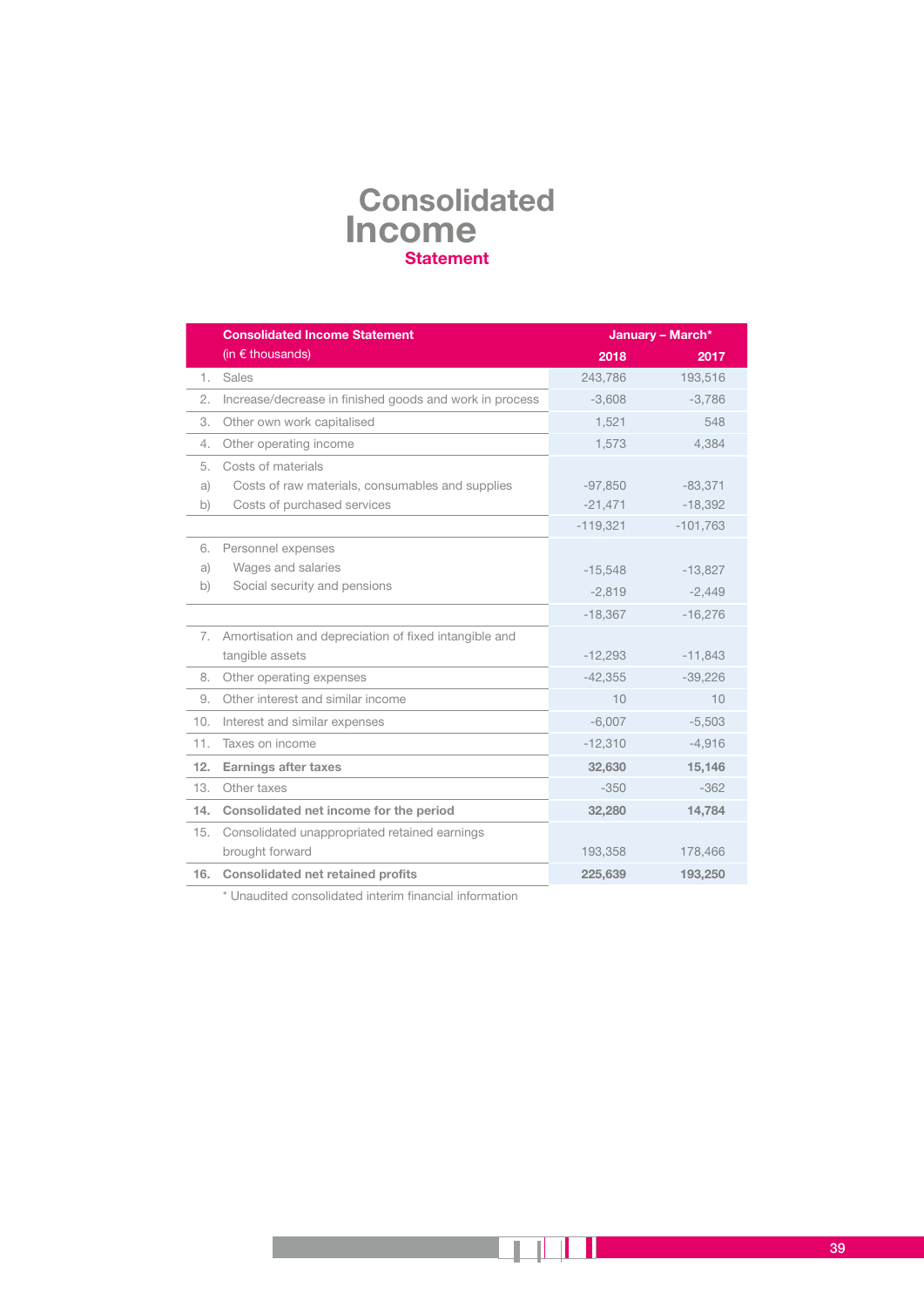## **Consolidated Statement Cash Flow**

Ш

П

٠

|    | <b>Consolidated Cash Flow Statement</b>                          | January - March* |           |
|----|------------------------------------------------------------------|------------------|-----------|
|    | (in $\epsilon$ thousands)                                        | 2018             | 2017      |
| 1. | Cash flows from operating activities                             |                  |           |
|    | Consolidated net income for the period                           | 32,280           | 14,784    |
|    | Amortisation and depreciation of fixed assets                    | 12,293           | 11,843    |
|    | Increase (+)/decrease (-) in provisions                          | $-3,155$         | $-3,052$  |
|    | Other non-cash expenses (+)/income (-)                           | 336              | $-1,362$  |
|    | Increase (-)/decrease (+) in inventories,                        |                  |           |
|    | trade receivables and other assets**                             | $-34,110$        | $-20,686$ |
|    | Increase (+)/decrease (-) in trade payables                      |                  |           |
|    | and other liabilities**                                          | 1,779            | $-383$    |
|    | Interest expenses (+)/income (-)                                 | 5,996            | 5,493     |
|    | Expenditure $(+)/$ income $(-)$ of exceptional size or incidence | 6,900            | 3,280     |
|    | Income tax expenses (+)/income (-)                               | 12,310           | 4,916     |
|    | Cash payments (-) relating to expenditure of exceptional         |                  |           |
|    | size or incidence                                                | $\overline{0}$   | $-2,178$  |
|    | Income taxes paid (-)                                            | $-3,409$         | $-3,447$  |
|    | Cash flows from operating activities                             | 31,220           | 9,208     |
| 2. | Cash flows from investing activities                             |                  |           |
|    | Payments (-) to acquire intangible fixed assets                  | $-58$            | $-38$     |
|    | Payments (-) to acquire tangible fixed assets                    | $-18,666$        | $-11,657$ |
|    | Interest received (+)                                            | 10               | 9         |
|    | Cash flows from investing activities                             | $-18,714$        | $-11,686$ |
| 3. | Cash flows from financing activities                             |                  |           |
|    | Proceeds (+) from the issuance of bonds and borrowings           | 450,000          | 173,187   |
|    | Cash repayments (-) of bonds and borrowings                      | $-1,983$         | $-1,320$  |
|    | Cash payments (-) relating to expenditure of exceptional         |                  |           |
|    | size or incidence                                                | $-3,859$         | $-1,111$  |
|    | Interest paid (-)                                                | $-20,891$        | $-1,413$  |
|    | Cash flows from financing activities                             | 423,267          | 169,343   |
| 4. | Cash funds at end of period                                      |                  |           |
|    | Net change in cash funds                                         | 435,773          | 166,865   |
|    | Effect on cash funds of exchange rate movements                  | $-319$           | 1,556     |
|    | Cash funds at beginning of period                                | 117,946          | 37,370    |
|    | Cash funds at end of period                                      | 553,400          | 205,791   |
| 5. | <b>Composition of cash funds</b>                                 |                  |           |
|    | Cash and cash equivalents                                        | 553,400          | 205,791   |
|    | Cash funds at end of period                                      | 553,400          | 205,791   |

\* Unaudited consolidated interim financial information

\*\* Not attributable to investing or financing activities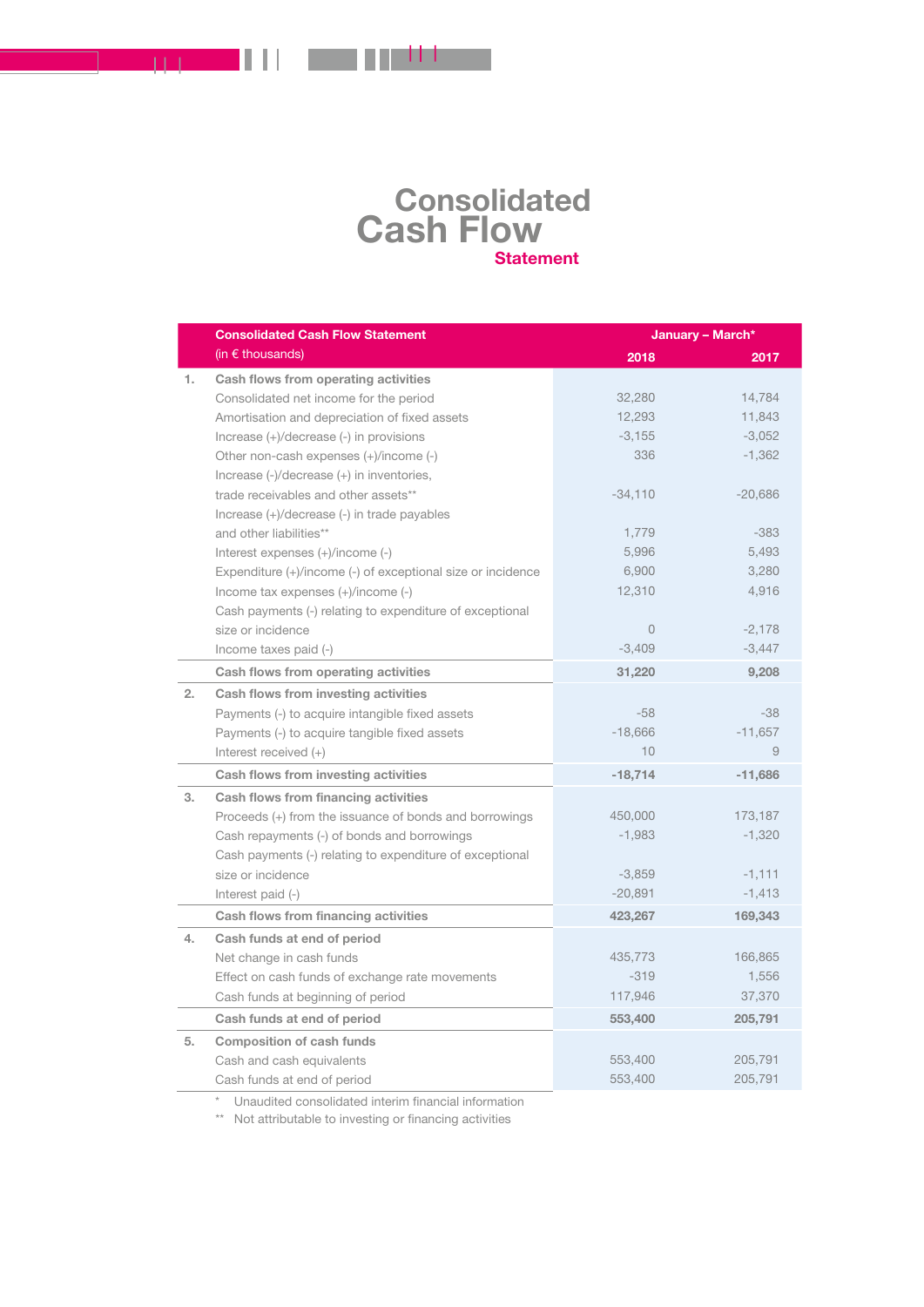## **Consolidated Statement**

## **of Changes in Equity**

| <b>Consolidated Statement</b>   |                   |                |                | <b>Consolidated equity generated</b> |                 |         |
|---------------------------------|-------------------|----------------|----------------|--------------------------------------|-----------------|---------|
| of Changes in Equity            | <b>Subscribed</b> | <b>Capital</b> | <b>Revenue</b> | <b>Consolidated</b>                  | <b>Currency</b> | Group   |
| (in $\epsilon$ thousands)       | capital           | reserve        | reserves       | net retained                         | translation     | equity  |
|                                 |                   |                |                | profits                              | adjustment      |         |
| 1 January 2018                  | 7.588             | 75.414         | 1.408          | 193,358                              | $-454$          | 277,314 |
| Consolidated net profit for the |                   |                |                |                                      |                 |         |
| period                          | $\Omega$          | $\circ$        | $\Omega$       | 32,280                               | $\Omega$        | 32,280  |
| Other changes                   | $\Omega$          | 0              | $\Omega$       | $\Omega$                             | 130             | 130     |
| 31 March 2018*                  | 7.588             | 75.414         | 1.408          | 225.639                              | $-325$          | 309,724 |

\* Unaudited consolidated interim financial information

**The Company** 

T  $\overline{\mathbb{I}}$  $\mathbb T$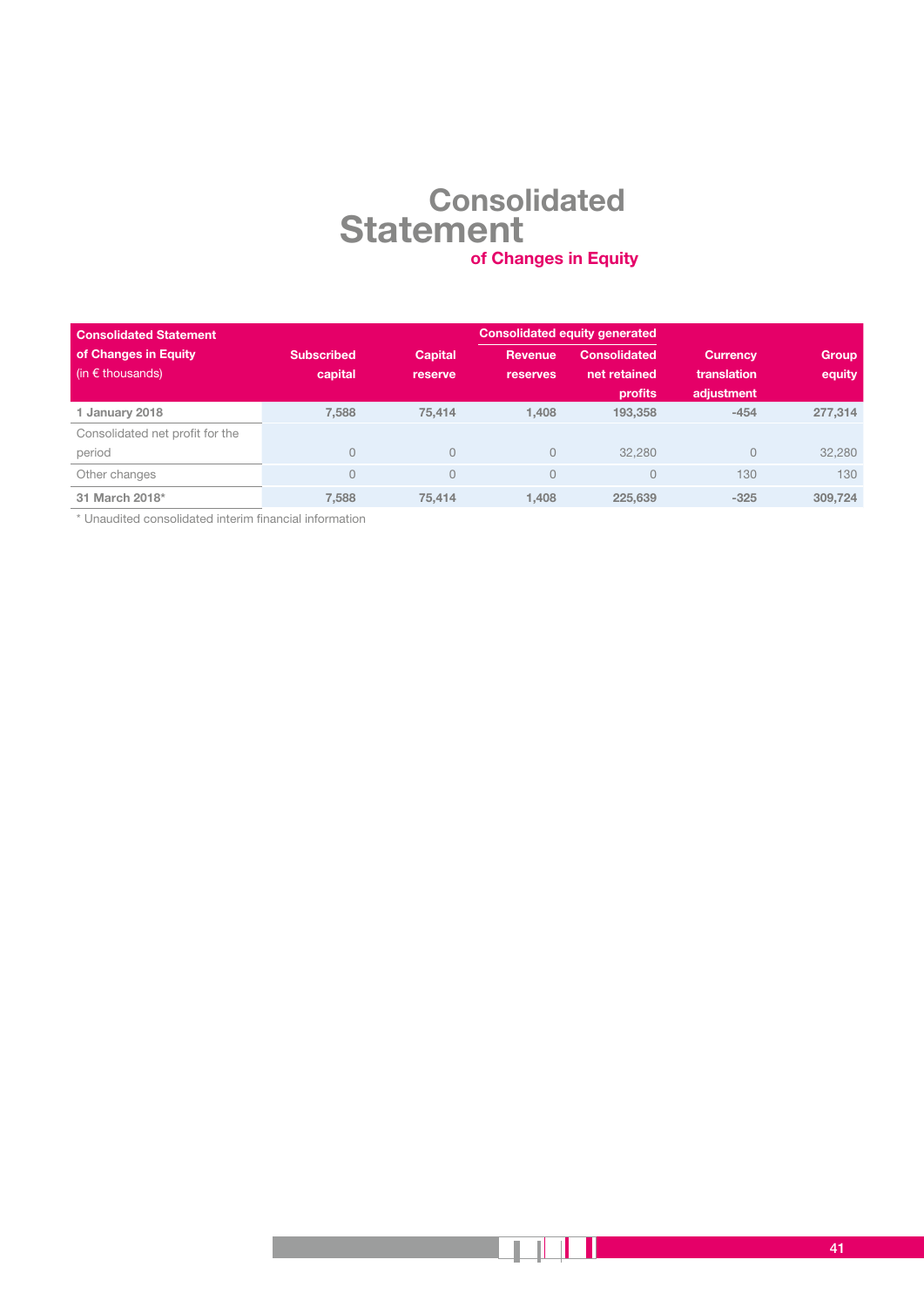

### **Accounting policies**

The unaudited consolidated interim financial information of Progroup AG as at and for the period ended 31 March 2018 included in this report has been prepared in accordance with generally accepted accounting principles (*Grundsätze ordnungsgemäßer Buchführung*) in the Federal Republic of Germany as in effect from time to time ("German GAAP"), which differ in certain respects from International Financial Reporting Standards as adopted by the European Union.

The accounting policies in the period under review generally correspond to those used for the audited consolidated financial statements for the year ended 31 December 2017.

Please refer to the notes to the audited consolidated financial statements for the year ended 31 December 2017 for a detailed description of our significant accounting policies.

### **Scope of consolidation**

In the period ended 31 March 2018, there were no changes in the scope of consolidation compared to the year ended 31 December 2017.

### **Information on material risks**

As at 31 March 2018, there are no significant changes with regard to the risks for Progroup compared with the year ended 31 December 2017 and described in the respective annual financial statements.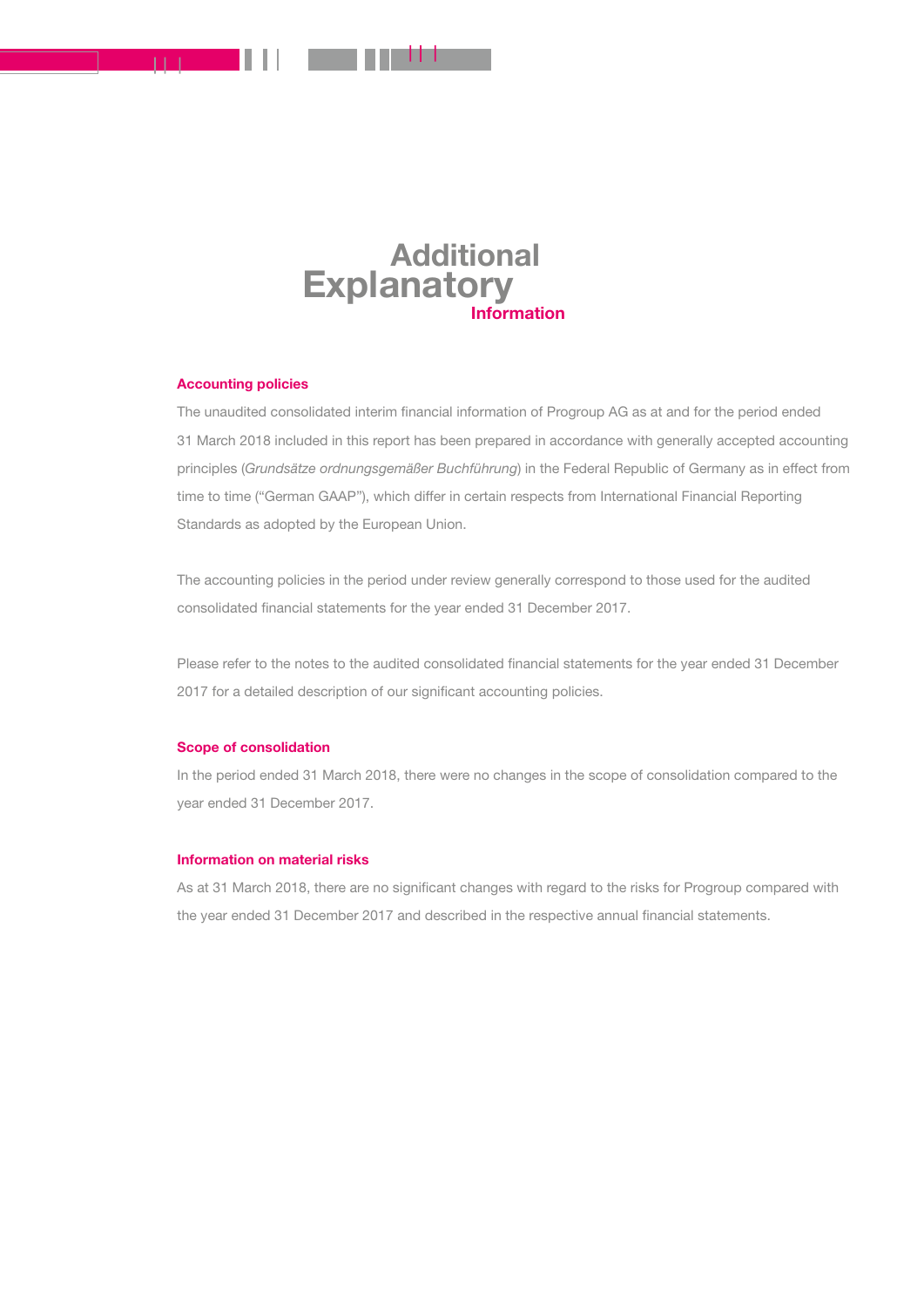- 3 Key Figures
- 4 Highlights
- 8 Letter to Investors
- 12 Disclaimer
- 14 Capital Market Activities
- 16 Business

 $\mathbb{H}^1$ 

H

Ţ

- 18 Recent Developments
- 22 Market Developments
- 24 Results of Operations
- 30 Net Asset Position
- 34 Financial Position
- 36 Unaudited Consolidated Interim Financial Information
- **42 Additional Explanatory Information**
- 44 Legal Notice and Information